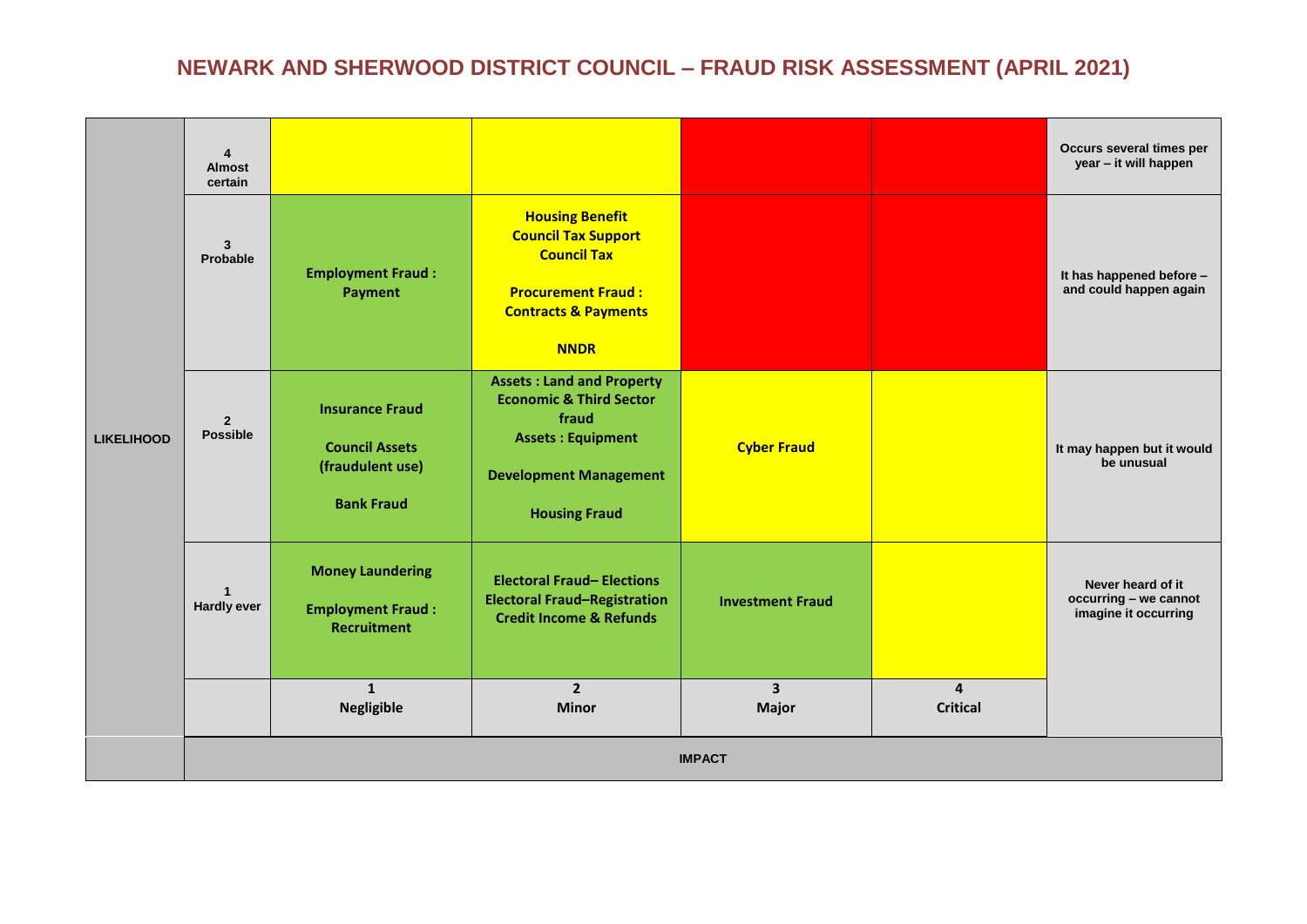| <b>FRAUD RISK</b>                   | <b>HOUSING BENEFIT FRAUD</b>                                                                                                                                                                                                                                                                                                                                                                                                                                                                                                                                                                                                                                                                                                                                                                                                                                                                                                                                                                                                                                                                                                                                                                          |  |  |
|-------------------------------------|-------------------------------------------------------------------------------------------------------------------------------------------------------------------------------------------------------------------------------------------------------------------------------------------------------------------------------------------------------------------------------------------------------------------------------------------------------------------------------------------------------------------------------------------------------------------------------------------------------------------------------------------------------------------------------------------------------------------------------------------------------------------------------------------------------------------------------------------------------------------------------------------------------------------------------------------------------------------------------------------------------------------------------------------------------------------------------------------------------------------------------------------------------------------------------------------------------|--|--|
| <b>Risk Owner</b>                   | <b>Business Manager - Revenues and Benefits</b>                                                                                                                                                                                                                                                                                                                                                                                                                                                                                                                                                                                                                                                                                                                                                                                                                                                                                                                                                                                                                                                                                                                                                       |  |  |
| <b>FRAUD TYPES</b>                  | <b>False applications</b><br>$\bullet$                                                                                                                                                                                                                                                                                                                                                                                                                                                                                                                                                                                                                                                                                                                                                                                                                                                                                                                                                                                                                                                                                                                                                                |  |  |
|                                     | <b>False documents</b><br>$\bullet$                                                                                                                                                                                                                                                                                                                                                                                                                                                                                                                                                                                                                                                                                                                                                                                                                                                                                                                                                                                                                                                                                                                                                                   |  |  |
|                                     | Failing to notify change<br>$\bullet$                                                                                                                                                                                                                                                                                                                                                                                                                                                                                                                                                                                                                                                                                                                                                                                                                                                                                                                                                                                                                                                                                                                                                                 |  |  |
| <b>CONTROLS</b>                     | Annual participation in National Fraud Initiative alongside real time<br>$\bullet$<br>information reviews daily with information received from DWP and<br><b>HMRC</b><br>Fraud referral process in place with DWP Fraud and Error Service<br>$\bullet$<br>Ad hoc communication to social landlords on housing benefit<br>$\bullet$<br>matters<br>Payment of benefit procedures completed as per the Financial<br>$\bullet$<br>Regulations<br>Experienced benefits staff in place<br>$\bullet$<br>Combined database with revenues<br>$\bullet$<br>Annual subscription to National Anti-Fraud Network allows<br>$\bullet$<br>intelligence gathering<br>DWP led review individual cases to ensure accuracy of award<br>$\bullet$<br>Annual Internal Audit process reviews<br>$\bullet$<br>Whistleblowing Policy in place<br>٠<br>Counter-fraud page on website detailing how public can report<br>٠<br>fraud<br>Council Tax and Housing teams sharing intelligence to identify<br>$\bullet$<br>potential fraud<br>Audit of the Subsidy claim whereby individual cases are reviewed -<br>$\bullet$<br>completed by External Audit<br>Verification of National Insurance number, proof of employment,<br>٠ |  |  |
|                                     | residence, financial standing and dependents within the household                                                                                                                                                                                                                                                                                                                                                                                                                                                                                                                                                                                                                                                                                                                                                                                                                                                                                                                                                                                                                                                                                                                                     |  |  |
| <b>AGREED</b><br><b>ACTIONS</b>     | <b>Refresh Housing Benefit Anti-Fraud Strategy by March 2022</b><br>$\bullet$<br><b>Training on Housing Benefits processes to the Housing</b><br>$\bullet$<br><b>Management Business Unit scheduled by September 2021</b><br><b>Review website for communications and publicity by</b><br><b>December 2021</b>                                                                                                                                                                                                                                                                                                                                                                                                                                                                                                                                                                                                                                                                                                                                                                                                                                                                                        |  |  |
| <b>CURRENT</b><br><b>RISK SCORE</b> | <b>AMBER</b>                                                                                                                                                                                                                                                                                                                                                                                                                                                                                                                                                                                                                                                                                                                                                                                                                                                                                                                                                                                                                                                                                                                                                                                          |  |  |
| <b>TARGET RISK</b>                  | <b>GREEN</b>                                                                                                                                                                                                                                                                                                                                                                                                                                                                                                                                                                                                                                                                                                                                                                                                                                                                                                                                                                                                                                                                                                                                                                                          |  |  |
| <b>SCORE</b>                        |                                                                                                                                                                                                                                                                                                                                                                                                                                                                                                                                                                                                                                                                                                                                                                                                                                                                                                                                                                                                                                                                                                                                                                                                       |  |  |
|                                     | <b>CURRENT RISK</b><br><b>TARGET RISK</b>                                                                                                                                                                                                                                                                                                                                                                                                                                                                                                                                                                                                                                                                                                                                                                                                                                                                                                                                                                                                                                                                                                                                                             |  |  |
| <b>X</b>                            | $\mathbf x$                                                                                                                                                                                                                                                                                                                                                                                                                                                                                                                                                                                                                                                                                                                                                                                                                                                                                                                                                                                                                                                                                                                                                                                           |  |  |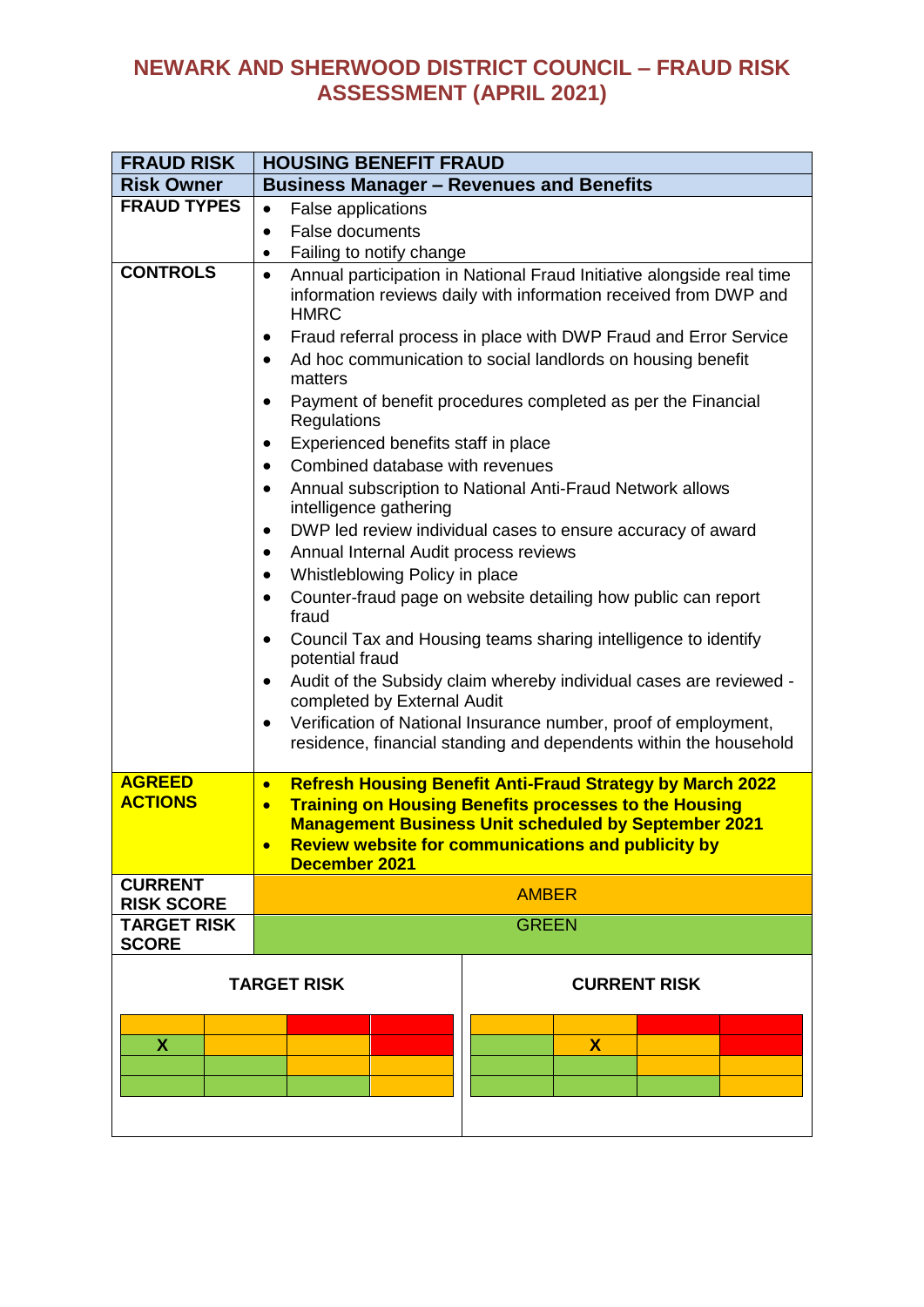| <b>FRAUD RISK</b>                   | <b>COUNCIL TAX SUPPORT SCHEME</b>                                                                                                                                                                                                                                                                                                                                                                                                                                                                                                                                                                                                                                                                                                                                                                                                                                                                                                                                        |  |  |
|-------------------------------------|--------------------------------------------------------------------------------------------------------------------------------------------------------------------------------------------------------------------------------------------------------------------------------------------------------------------------------------------------------------------------------------------------------------------------------------------------------------------------------------------------------------------------------------------------------------------------------------------------------------------------------------------------------------------------------------------------------------------------------------------------------------------------------------------------------------------------------------------------------------------------------------------------------------------------------------------------------------------------|--|--|
| <b>Risk Owner</b>                   | <b>Business Manager - Revenues and Benefits</b>                                                                                                                                                                                                                                                                                                                                                                                                                                                                                                                                                                                                                                                                                                                                                                                                                                                                                                                          |  |  |
| <b>FRAUD TYPES</b>                  | False applications<br>$\bullet$                                                                                                                                                                                                                                                                                                                                                                                                                                                                                                                                                                                                                                                                                                                                                                                                                                                                                                                                          |  |  |
|                                     | Failure to notify change in circumstances<br>$\bullet$                                                                                                                                                                                                                                                                                                                                                                                                                                                                                                                                                                                                                                                                                                                                                                                                                                                                                                                   |  |  |
| <b>CONTROLS</b>                     | Anti-Fraud & Corruption Strategy in place and updated February<br>$\bullet$<br>2021<br>Annually approved Council Tax Support policy last updated January<br>$\bullet$<br>2021<br>Counter-fraud page on website detailing how public can report<br>$\bullet$<br>fraud<br>Whistleblowing Policy in place<br>$\bullet$<br>Annual participation in National Fraud Initiative alongside real time<br>$\bullet$<br>information reviews daily with information received from DWP and<br><b>HMRC</b><br>Council Tax and Housing share intelligence and identify potential<br>$\bullet$<br>fraud opportunities<br>Verification of National Insurance number, proof of employment,<br>$\bullet$<br>residence, financial standing and dependents within the household<br>Experienced benefits staff in place<br>$\bullet$<br>Annual subscription to National Anti-Fraud Network allows<br>$\bullet$<br>intelligence gathering<br>Annual Internal Audit process reviews<br>$\bullet$ |  |  |
| <b>AGREED</b><br><b>ACTIONS</b>     | Review the use of the powers available under the Local<br>$\bullet$<br><b>Government Finance Act 1992 in respect of Local Council</b><br>Tax Support and present to Management for approval by<br>December 2021                                                                                                                                                                                                                                                                                                                                                                                                                                                                                                                                                                                                                                                                                                                                                          |  |  |
| <b>CURRENT</b><br><b>RISK SCORE</b> | <b>AMBER</b>                                                                                                                                                                                                                                                                                                                                                                                                                                                                                                                                                                                                                                                                                                                                                                                                                                                                                                                                                             |  |  |
| <b>TARGET RISK</b><br><b>SCORE</b>  | <b>GREEN</b>                                                                                                                                                                                                                                                                                                                                                                                                                                                                                                                                                                                                                                                                                                                                                                                                                                                                                                                                                             |  |  |
|                                     | TARGET RISK<br><b>CURRENT RISK</b><br>$\boldsymbol{\mathsf{X}}$                                                                                                                                                                                                                                                                                                                                                                                                                                                                                                                                                                                                                                                                                                                                                                                                                                                                                                          |  |  |
| X                                   |                                                                                                                                                                                                                                                                                                                                                                                                                                                                                                                                                                                                                                                                                                                                                                                                                                                                                                                                                                          |  |  |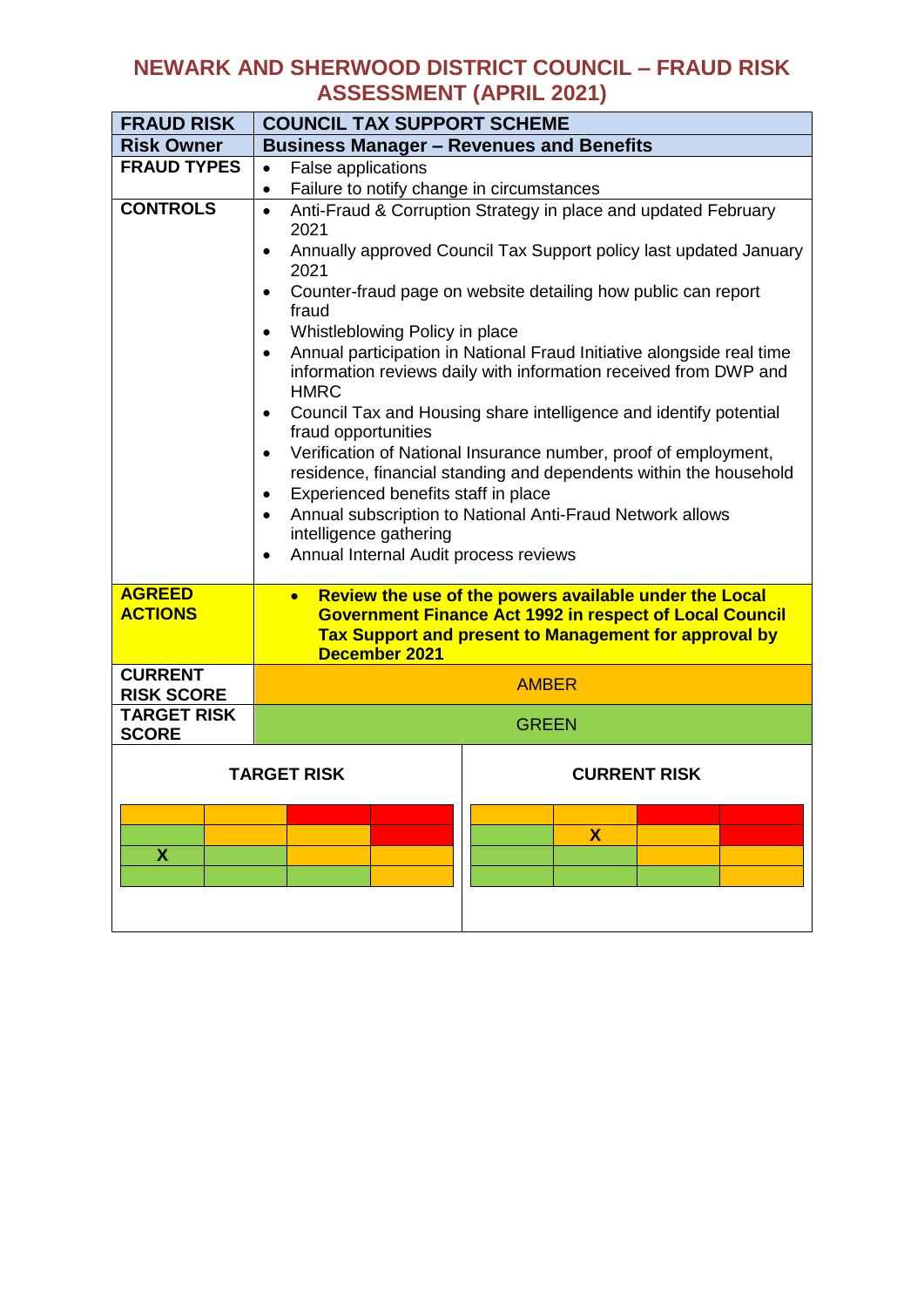| <b>FRAUD RISK</b>                                                                                                                                                                  | <b>COUNCIL TAX FRAUD</b>                                                                                                                                                                                                                                                                                                                                                                                                                                                                                                                                                                                                                                                                                                                                                                                                                                                                                                                 |  |  |
|------------------------------------------------------------------------------------------------------------------------------------------------------------------------------------|------------------------------------------------------------------------------------------------------------------------------------------------------------------------------------------------------------------------------------------------------------------------------------------------------------------------------------------------------------------------------------------------------------------------------------------------------------------------------------------------------------------------------------------------------------------------------------------------------------------------------------------------------------------------------------------------------------------------------------------------------------------------------------------------------------------------------------------------------------------------------------------------------------------------------------------|--|--|
| <b>Risk Owner</b>                                                                                                                                                                  | <b>Business Manager - Revenues and Benefits</b>                                                                                                                                                                                                                                                                                                                                                                                                                                                                                                                                                                                                                                                                                                                                                                                                                                                                                          |  |  |
| <b>FRAUD TYPES</b>                                                                                                                                                                 | Single person discount<br>$\bullet$<br>Avoidance of liability through any other fraudulent claim for council<br>$\bullet$<br>tax discount or exemption<br>New properties not on the list:<br>$\bullet$<br>built without planning permission<br>$\circ$<br>No notification of properties built and occupied or built and<br>$\circ$<br>substantially complete                                                                                                                                                                                                                                                                                                                                                                                                                                                                                                                                                                             |  |  |
| <b>CONTROLS</b>                                                                                                                                                                    | Anti-Fraud & Corruption Strategy<br>$\bullet$<br>National Fraud Initiative - data matching. The expanded data<br>$\bullet$<br>matching review is completed every two years<br>Liaising with the university - access to student lists & annual review<br>$\bullet$<br>of students continued attendance on course<br>Due diligence completed on every application received<br>$\bullet$<br>Check electoral register as part of due diligence review on<br>$\bullet$<br>applications<br>Review planning data in respect of new developments<br>٠<br>Visual inspection in respect of new or altered properties<br>$\bullet$<br><b>Internal Audit reviews</b><br>$\bullet$<br>Whistleblowing Policy in place<br>$\bullet$<br>Counter-fraud page on website detailing how public can report<br>$\bullet$<br>fraud<br>Closer working - Council Tax and Housing to share intelligence and<br>$\bullet$<br>identify potential fraud opportunities |  |  |
| <b>AGREED</b><br><b>Review all s13A exemptions and discounts for</b><br>$\bullet$<br><b>ACTIONS</b><br>appropriateness and continued eligibility by 31 <sup>st</sup> March<br>2022 |                                                                                                                                                                                                                                                                                                                                                                                                                                                                                                                                                                                                                                                                                                                                                                                                                                                                                                                                          |  |  |
| <b>CURRENT</b><br><b>RISK SCORE</b>                                                                                                                                                | <b>AMBER</b>                                                                                                                                                                                                                                                                                                                                                                                                                                                                                                                                                                                                                                                                                                                                                                                                                                                                                                                             |  |  |
| <b>TARGET RISK</b><br><b>SCORE</b>                                                                                                                                                 | <b>GREEN</b>                                                                                                                                                                                                                                                                                                                                                                                                                                                                                                                                                                                                                                                                                                                                                                                                                                                                                                                             |  |  |
| X                                                                                                                                                                                  | TARGET RISK<br><b>CURRENT RISK</b><br>X                                                                                                                                                                                                                                                                                                                                                                                                                                                                                                                                                                                                                                                                                                                                                                                                                                                                                                  |  |  |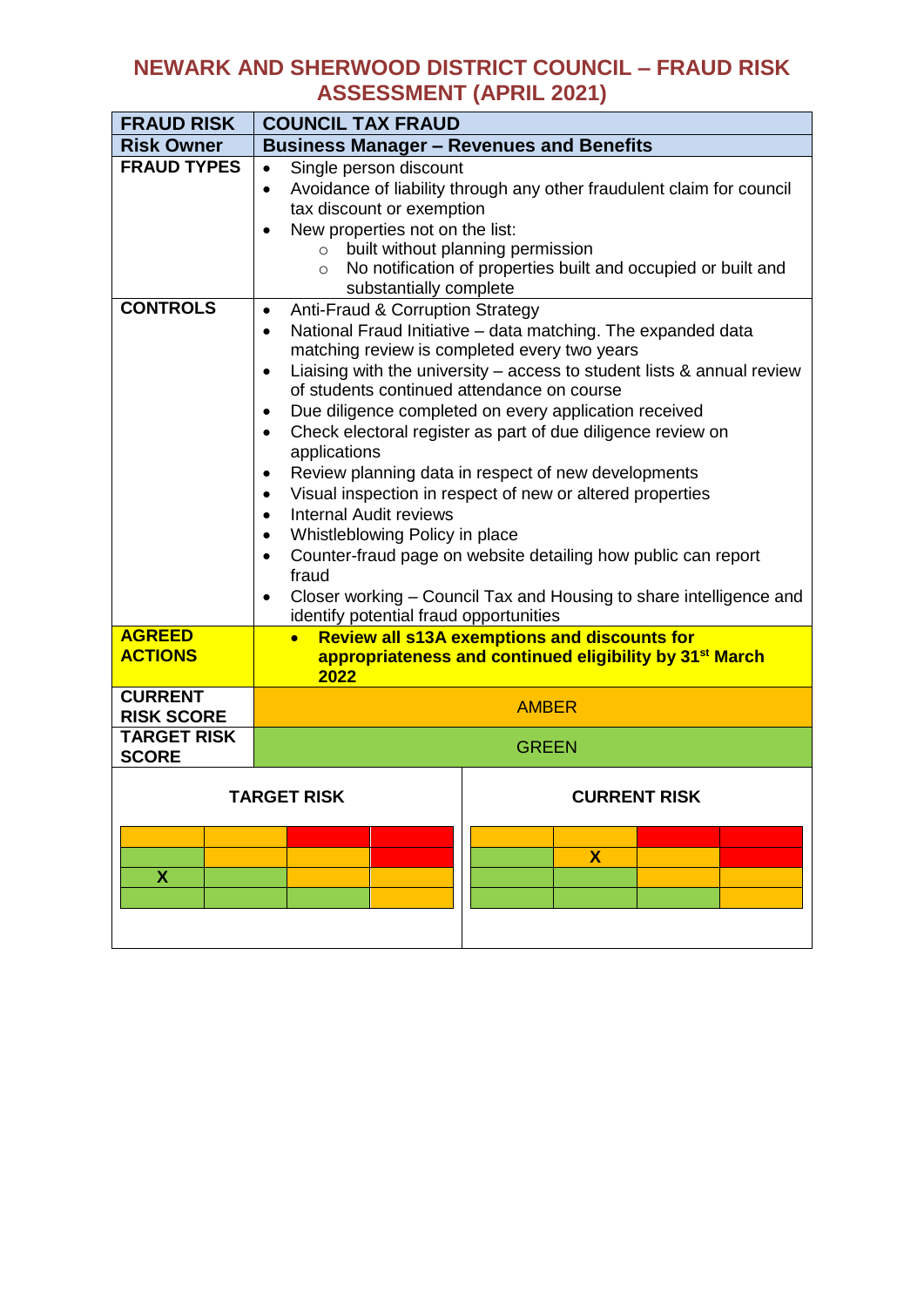| <b>FRAUD RISK</b>                                                                                                                                                                                   | <b>NNDR FRAUD</b>                                                                                                                                                                                                                                                                                                                                                                                                                                                                                                                                                                                                                                                                                                                                                                                                                                                                                                                                                                                                                                                                                                                                                                                                                                                                                                                                                                                                                                                                        |  |  |
|-----------------------------------------------------------------------------------------------------------------------------------------------------------------------------------------------------|------------------------------------------------------------------------------------------------------------------------------------------------------------------------------------------------------------------------------------------------------------------------------------------------------------------------------------------------------------------------------------------------------------------------------------------------------------------------------------------------------------------------------------------------------------------------------------------------------------------------------------------------------------------------------------------------------------------------------------------------------------------------------------------------------------------------------------------------------------------------------------------------------------------------------------------------------------------------------------------------------------------------------------------------------------------------------------------------------------------------------------------------------------------------------------------------------------------------------------------------------------------------------------------------------------------------------------------------------------------------------------------------------------------------------------------------------------------------------------------|--|--|
| <b>Risk Owner</b>                                                                                                                                                                                   | <b>Business Manager - Revenues and Benefits</b>                                                                                                                                                                                                                                                                                                                                                                                                                                                                                                                                                                                                                                                                                                                                                                                                                                                                                                                                                                                                                                                                                                                                                                                                                                                                                                                                                                                                                                          |  |  |
| <b>FRAUD TYPES</b><br><b>CONTROLS</b>                                                                                                                                                               | Failure to declare occupation<br>$\bullet$<br>Payment using false bank details<br>$\bullet$<br>Companies going into liquidation then setting up as new companies<br>$\bullet$<br>Avoidance of liability through fraudulent claim for discount or<br>$\bullet$<br>exemption<br>Empty rate avoidance<br>$\bullet$<br>New properties not on the list:<br>$\bullet$<br>built without planning permission<br>$\circ$<br>No notification of properties built and occupied or built and<br>$\circ$<br>substantially complete<br>Anti-Fraud & Corruption Strategy<br>$\bullet$<br>Ensure liable business identified for each assessment on the list<br>$\bullet$<br>Information sharing with other Asset Management and Sundry Debt<br>$\bullet$<br>Inspections of occupied and unoccupied properties<br>$\bullet$<br>Checking empty properties<br>$\bullet$<br>Information received from Landlords or letting agents in relation to<br>$\bullet$<br>changes in occupation<br>Public complaints - reports to valuation office<br>$\bullet$<br><b>Internal Audit reviews</b><br>$\bullet$<br><b>Whistleblowing Policy</b><br>$\bullet$<br>Register of Gifts & Hospitality/Register of Interests<br>$\bullet$<br>Supporting evidence requested during changes in occupation<br>$\bullet$<br>Counter-fraud page on website detailing how public can report<br>$\bullet$<br>fraud<br>Use of Analyse Local to review and identify potential undeclared<br>$\bullet$<br>alterations and new properties |  |  |
|                                                                                                                                                                                                     | properties                                                                                                                                                                                                                                                                                                                                                                                                                                                                                                                                                                                                                                                                                                                                                                                                                                                                                                                                                                                                                                                                                                                                                                                                                                                                                                                                                                                                                                                                               |  |  |
| <b>AGREED</b><br><b>Proactive NNDR review - Use analytical approach to target</b><br>$\bullet$<br><b>ACTIONS</b><br>main business rate payers in line with best practice by<br><b>December 2021</b> |                                                                                                                                                                                                                                                                                                                                                                                                                                                                                                                                                                                                                                                                                                                                                                                                                                                                                                                                                                                                                                                                                                                                                                                                                                                                                                                                                                                                                                                                                          |  |  |
| <b>CURRENT</b><br><b>RISK SCORE</b>                                                                                                                                                                 | <b>AMBER</b>                                                                                                                                                                                                                                                                                                                                                                                                                                                                                                                                                                                                                                                                                                                                                                                                                                                                                                                                                                                                                                                                                                                                                                                                                                                                                                                                                                                                                                                                             |  |  |
| <b>TARGET RISK</b><br><b>SCORE</b>                                                                                                                                                                  | <b>GREEN</b>                                                                                                                                                                                                                                                                                                                                                                                                                                                                                                                                                                                                                                                                                                                                                                                                                                                                                                                                                                                                                                                                                                                                                                                                                                                                                                                                                                                                                                                                             |  |  |
| X                                                                                                                                                                                                   | <b>TARGET RISK</b><br><b>CURRENT RISK</b><br>$\mathbf x$                                                                                                                                                                                                                                                                                                                                                                                                                                                                                                                                                                                                                                                                                                                                                                                                                                                                                                                                                                                                                                                                                                                                                                                                                                                                                                                                                                                                                                 |  |  |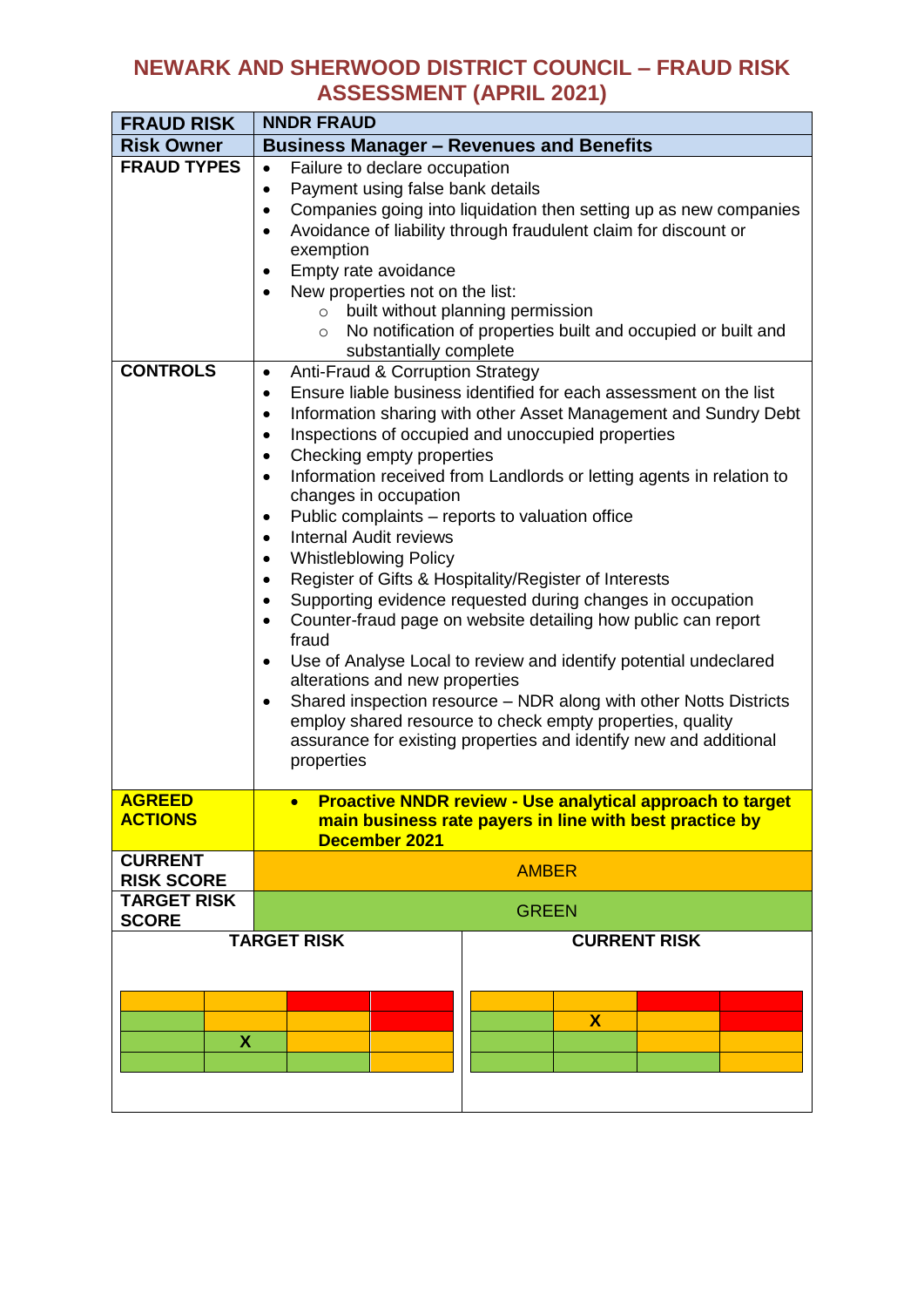| <b>FRAUD RISK</b>               | <b>CREDIT INCOME AND REFUND FRAUD</b>                                                                    |  |  |
|---------------------------------|----------------------------------------------------------------------------------------------------------|--|--|
| <b>Risk Owner</b>               | <b>Business Manager - Revenues and Benefits</b>                                                          |  |  |
| <b>FRAUD TYPES</b>              | <b>Council tax/NNDR/Rents</b>                                                                            |  |  |
|                                 | Suppression of notification of debt to be raised<br>$\bullet$                                            |  |  |
|                                 | Improper write-off<br>$\bullet$                                                                          |  |  |
|                                 | Failing to institute recovery proceedings<br>$\bullet$                                                   |  |  |
|                                 | Switching or transferring arrears<br>$\bullet$                                                           |  |  |
|                                 | Manipulation of credit balances<br>$\bullet$                                                             |  |  |
|                                 | Payment using false / fraudulent instrument then re-claim of refund<br>$\bullet$                         |  |  |
|                                 | Employee based; false payment then request for refund<br>$\bullet$                                       |  |  |
| <b>CONTROLS</b>                 | Anti-Fraud & Corruption Strategy<br>$\bullet$                                                            |  |  |
|                                 | Refund to original card/bank account where appropriate<br>$\bullet$                                      |  |  |
|                                 | Where refunds are processed a three stage approval process is in<br>$\bullet$                            |  |  |
|                                 | place                                                                                                    |  |  |
|                                 | Checking against other accounts (Council Tax etc.) to ensure no<br>$\bullet$<br>other money owed to NSDC |  |  |
|                                 | Audit trail stamp on transactional information<br>$\bullet$                                              |  |  |
|                                 | Individual log ins to the Revenues system for officers<br>$\bullet$                                      |  |  |
|                                 | Reconciliations completed between the financial management<br>$\bullet$                                  |  |  |
|                                 | system and the source documents                                                                          |  |  |
|                                 | Write off policy in place<br>$\bullet$                                                                   |  |  |
|                                 | System restrictions only allow certain banded officers to complete<br>$\bullet$                          |  |  |
|                                 | certain tasks                                                                                            |  |  |
|                                 | <b>Internal Audit reviews</b><br>$\bullet$                                                               |  |  |
|                                 | <b>Whistleblowing Policy</b><br>$\bullet$                                                                |  |  |
|                                 | Counter-fraud page on website detailing how public can report<br>$\bullet$                               |  |  |
|                                 | fraud                                                                                                    |  |  |
|                                 | Counter Fraud details on intranet<br>$\bullet$                                                           |  |  |
|                                 | No cash receipted at Council officers for Council Tax/NNDR<br>$\bullet$                                  |  |  |
|                                 | Review of where the credit balance has originated from, to ensure<br>$\bullet$                           |  |  |
|                                 | that the source is legitimate                                                                            |  |  |
|                                 |                                                                                                          |  |  |
| <b>AGREED</b><br><b>ACTIONS</b> | Review current credit balances and suspense, and return to<br>$\bullet$                                  |  |  |
|                                 | monthly reviewing from October 2021                                                                      |  |  |
|                                 | 'joined up' refund process review across all Council services<br>by October 2021                         |  |  |
| <b>CURRENT</b>                  |                                                                                                          |  |  |
| <b>RISK SCORE</b>               | <b>GREEN</b>                                                                                             |  |  |
| <b>TARGET RISK</b>              |                                                                                                          |  |  |
| <b>SCORE</b>                    | <b>GREEN</b>                                                                                             |  |  |
|                                 | <b>TARGET RISK</b><br><b>CURRENT RISK</b>                                                                |  |  |
|                                 |                                                                                                          |  |  |
|                                 |                                                                                                          |  |  |
|                                 |                                                                                                          |  |  |
|                                 |                                                                                                          |  |  |
|                                 | <b>X</b><br>$\mathbf{X}$                                                                                 |  |  |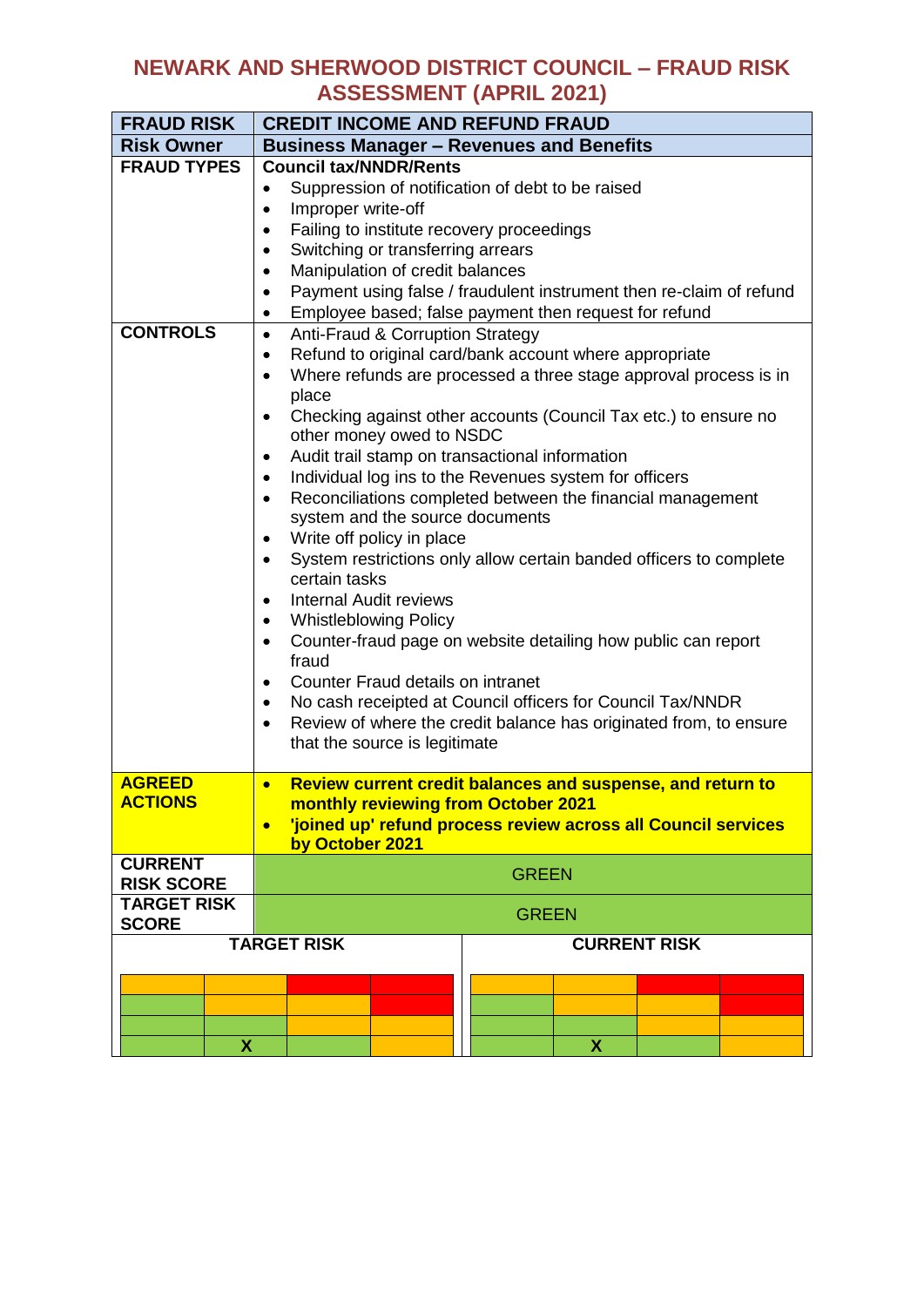| <b>FRAUD RISK</b>               | <b>PROCUREMENT &amp; CONTRACT FRAUD (CONTRACTS)</b>                                                                                         |  |  |
|---------------------------------|---------------------------------------------------------------------------------------------------------------------------------------------|--|--|
| <b>Risk Owner</b>               | <b>Business Manager - Financial Services</b>                                                                                                |  |  |
| <b>FRAUD TYPES</b>              | Bid rigging & cartels - including cover pricing<br>$\bullet$                                                                                |  |  |
|                                 | Bribery of officers or Members involved in contract award<br>$\bullet$                                                                      |  |  |
|                                 | Collusion between officers and contractors involved in tendering<br>$\bullet$                                                               |  |  |
|                                 | Violation of procedures<br>$\bullet$                                                                                                        |  |  |
|                                 | Manipulation of accounts<br>$\bullet$                                                                                                       |  |  |
|                                 | Failure to supply<br>$\bullet$                                                                                                              |  |  |
|                                 | Failure to supply to contractual standard<br>٠                                                                                              |  |  |
|                                 | Inflating performance information to attract greater payments<br>٠                                                                          |  |  |
| <b>CONTROLS</b>                 | External Procurement Team independent to the Council assists<br>$\bullet$                                                                   |  |  |
|                                 | with procurements                                                                                                                           |  |  |
|                                 | Contract procedure rules in place<br>$\bullet$                                                                                              |  |  |
|                                 | Financial Regulations in place<br>٠                                                                                                         |  |  |
|                                 | Contract management toolkit in place<br>$\bullet$                                                                                           |  |  |
|                                 | Equifax check on proposed companies to be contracted with<br>$\bullet$                                                                      |  |  |
|                                 | Evaluation teams for award of contracts - individual scoring<br>$\bullet$                                                                   |  |  |
|                                 | Code of Conduct in place<br>$\bullet$                                                                                                       |  |  |
|                                 | Whistleblowing policy in place<br>$\bullet$                                                                                                 |  |  |
|                                 | OJEU regulations<br>$\bullet$                                                                                                               |  |  |
|                                 | Register of Gifts & Hospitality/Register of Interests in place<br>$\bullet$                                                                 |  |  |
|                                 | Electronic tender system used for receipt of tenders                                                                                        |  |  |
|                                 | Anti-Fraud & Corruption Strategy in place<br>$\bullet$                                                                                      |  |  |
|                                 | <b>Internal Audit reviews</b><br>$\bullet$                                                                                                  |  |  |
|                                 | Contract management training<br>$\bullet$                                                                                                   |  |  |
|                                 | Counter-fraud page on website detailing how public can report<br>$\bullet$                                                                  |  |  |
|                                 | fraud                                                                                                                                       |  |  |
|                                 | Counter Fraud section on intranet<br>٠                                                                                                      |  |  |
|                                 | CIPFA guidance - Managing the Risk of Procurement Fraud<br>$\bullet$                                                                        |  |  |
|                                 | Procurement guidance on Contract Management on intranet<br>$\bullet$                                                                        |  |  |
|                                 | Housing capital expenditure is now channelled through the<br>$\bullet$                                                                      |  |  |
|                                 | Council's e-tendering platform                                                                                                              |  |  |
| <b>AGREED</b><br><b>ACTIONS</b> | Annual review of contract management performance of a<br>$\bullet$                                                                          |  |  |
|                                 | selection of key contracts                                                                                                                  |  |  |
|                                 | All staff to receive fraud awareness e-learning by May 2021<br>$\bullet$<br>Spot checks to ensure CPRs compliance by July 2021<br>$\bullet$ |  |  |
|                                 | <b>Review Contract Procedure Rules by March 2022</b><br>$\bullet$                                                                           |  |  |
| <b>CURRENT</b>                  |                                                                                                                                             |  |  |
| <b>RISK SCORE</b>               | <b>AMBER</b>                                                                                                                                |  |  |
| <b>TARGET RISK</b>              |                                                                                                                                             |  |  |
| <b>SCORE</b>                    | <b>GREEN</b>                                                                                                                                |  |  |
|                                 | <b>TARGET RISK</b><br><b>CURRENT RISK</b>                                                                                                   |  |  |
|                                 |                                                                                                                                             |  |  |
|                                 |                                                                                                                                             |  |  |
| X                               | $\mathbf x$                                                                                                                                 |  |  |
|                                 |                                                                                                                                             |  |  |
|                                 |                                                                                                                                             |  |  |
|                                 |                                                                                                                                             |  |  |
|                                 |                                                                                                                                             |  |  |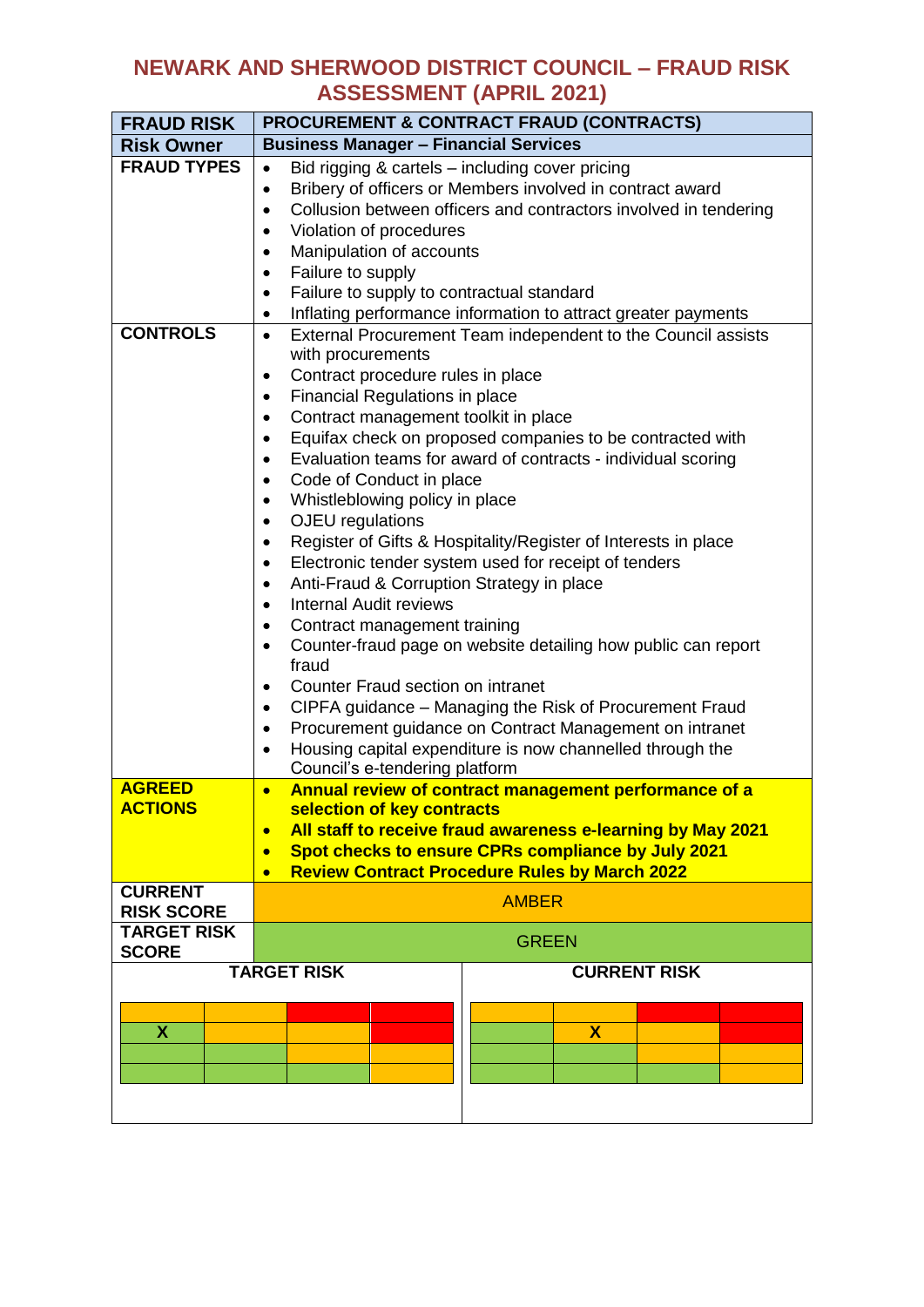| <b>FRAUD RISK</b>                   | PROCUREMENT AND CONTRACT FRAUD (PAYMENTS)                                                                                                                                                                                                                                                                                                                                                                                                                                                                                                                                                                                                                                                                                                                                                                                                                                                                                                                                     |                     |  |
|-------------------------------------|-------------------------------------------------------------------------------------------------------------------------------------------------------------------------------------------------------------------------------------------------------------------------------------------------------------------------------------------------------------------------------------------------------------------------------------------------------------------------------------------------------------------------------------------------------------------------------------------------------------------------------------------------------------------------------------------------------------------------------------------------------------------------------------------------------------------------------------------------------------------------------------------------------------------------------------------------------------------------------|---------------------|--|
| <b>Risk Owner</b>                   | <b>Business Manager - Financial Services</b>                                                                                                                                                                                                                                                                                                                                                                                                                                                                                                                                                                                                                                                                                                                                                                                                                                                                                                                                  |                     |  |
| <b>FRAUD TYPES</b>                  | Credit cards & procurement cards<br>$\bullet$<br>False invoices & claims<br>$\bullet$<br>Duplicate payments (false submission)<br>$\bullet$<br>Senior executive fraud<br>$\bullet$<br>BACS fraud - fraudulent change of bank details<br>$\bullet$<br>Mandate fraud<br>$\bullet$<br>Fake details for internet payments<br>$\bullet$<br>Claiming petty cash for personal items<br>$\bullet$<br>Records or methods of payment<br>$\bullet$                                                                                                                                                                                                                                                                                                                                                                                                                                                                                                                                       |                     |  |
| <b>CONTROLS</b>                     | Financial Regulations in place<br>$\bullet$<br>Anti-Fraud & Corruption Strategy in place<br>$\bullet$<br>Bi-annual review of Accounts Payable through the National Fraud<br>$\bullet$<br>Initiative<br>Whistleblowing Policy in place<br>$\bullet$<br>Authorisation of orders by authorised officer separate to that<br>$\bullet$<br>requesting the order to be raised<br>Check/approval on changes to creditor details (to prevent mandate<br>$\bullet$<br>fraud)<br><b>Budgetary control</b><br>$\bullet$<br>Ownership for cards identified<br>$\bullet$<br><b>Internal Audit reviews</b><br>$\bullet$<br>Transparency reporting<br>$\bullet$<br>Counter-fraud page on website detailing how public can report<br>$\bullet$<br>fraud<br>Counter Fraud section on intranet<br>$\bullet$<br>Financial Regulations training for all appropriate staff<br>$\bullet$<br>Housing capital expenditure is now channelled through the<br>$\bullet$<br>Council's e-tendering platform |                     |  |
| <b>AGREED</b><br><b>ACTIONS</b>     | Review 'off contract' spend through use of transparency data<br>$\bullet$<br>(over £500) by July 2021<br>All staff to receive fraud awareness e-learning by May 2021                                                                                                                                                                                                                                                                                                                                                                                                                                                                                                                                                                                                                                                                                                                                                                                                          |                     |  |
| <b>CURRENT</b><br><b>RISK SCORE</b> | <b>AMBER</b>                                                                                                                                                                                                                                                                                                                                                                                                                                                                                                                                                                                                                                                                                                                                                                                                                                                                                                                                                                  |                     |  |
| <b>TARGET RISK</b><br><b>SCORE</b>  | <b>GREEN</b>                                                                                                                                                                                                                                                                                                                                                                                                                                                                                                                                                                                                                                                                                                                                                                                                                                                                                                                                                                  |                     |  |
|                                     |                                                                                                                                                                                                                                                                                                                                                                                                                                                                                                                                                                                                                                                                                                                                                                                                                                                                                                                                                                               |                     |  |
| <b>TARGET RISK</b>                  |                                                                                                                                                                                                                                                                                                                                                                                                                                                                                                                                                                                                                                                                                                                                                                                                                                                                                                                                                                               | <b>CURRENT RISK</b> |  |
| X                                   |                                                                                                                                                                                                                                                                                                                                                                                                                                                                                                                                                                                                                                                                                                                                                                                                                                                                                                                                                                               | $\mathbf x$         |  |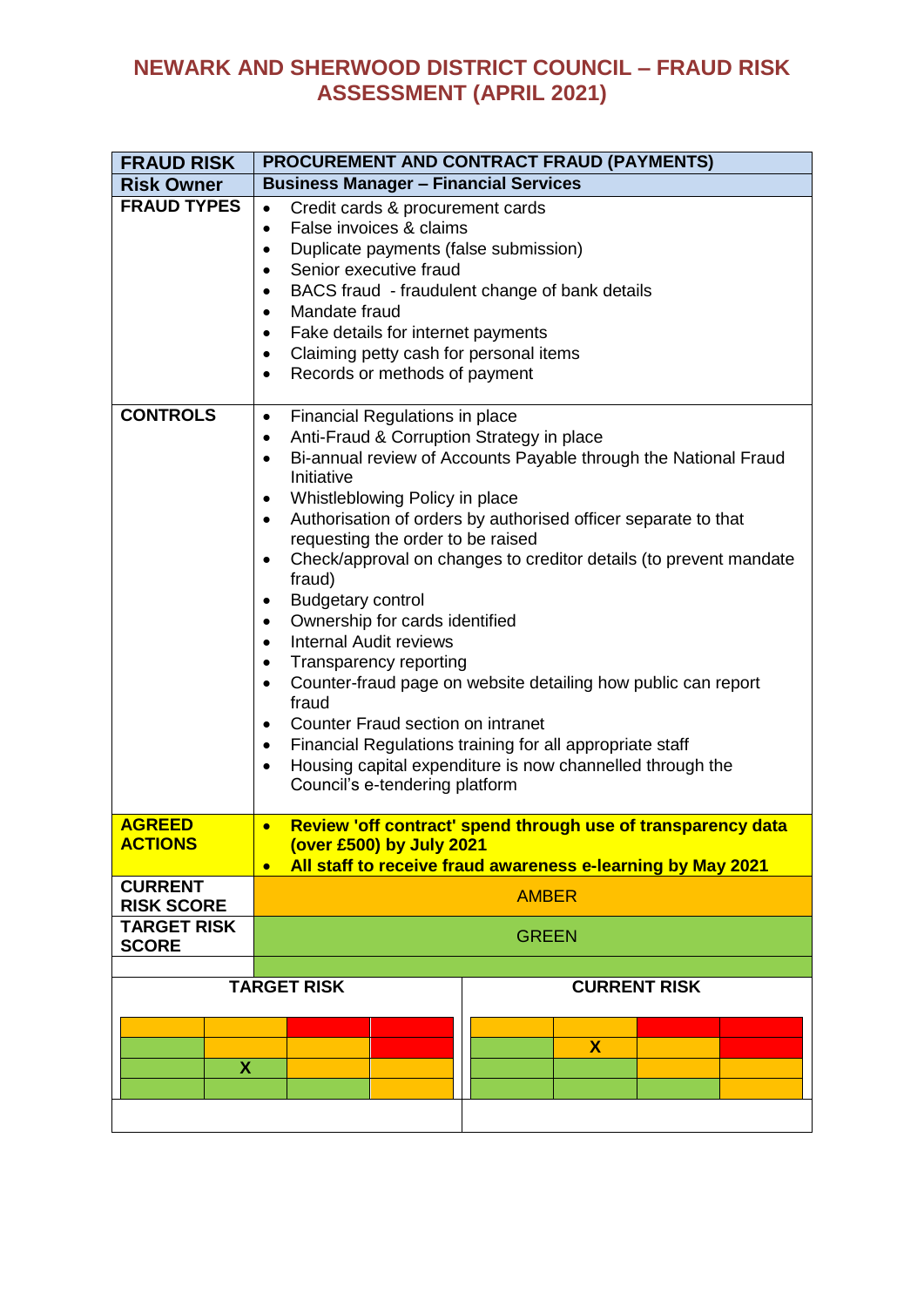| <b>FRAUD RISK</b>                   | <b>BANK FRAUD</b>                                                                                                                                                                                                                                                                                                                                                                                                                                                                                                                                                                                                                                                                                                                                                                                                                                                                                                                                                                                                                                                                                                                 |  |  |
|-------------------------------------|-----------------------------------------------------------------------------------------------------------------------------------------------------------------------------------------------------------------------------------------------------------------------------------------------------------------------------------------------------------------------------------------------------------------------------------------------------------------------------------------------------------------------------------------------------------------------------------------------------------------------------------------------------------------------------------------------------------------------------------------------------------------------------------------------------------------------------------------------------------------------------------------------------------------------------------------------------------------------------------------------------------------------------------------------------------------------------------------------------------------------------------|--|--|
| <b>Risk Owner</b>                   | <b>Business Manager - Financial Services</b>                                                                                                                                                                                                                                                                                                                                                                                                                                                                                                                                                                                                                                                                                                                                                                                                                                                                                                                                                                                                                                                                                      |  |  |
| <b>FRAUD TYPES</b>                  | Misuse of cheques<br>$\bullet$<br>Alteration of existing cheques<br>$\bullet$<br><b>Bank Mandate fraud</b><br>$\bullet$<br>Direct Debit, Standing Order fraud on Council's bank account                                                                                                                                                                                                                                                                                                                                                                                                                                                                                                                                                                                                                                                                                                                                                                                                                                                                                                                                           |  |  |
| <b>CONTROLS</b>                     | Up to date Financial Regulations (and training)<br>$\bullet$<br>Up to date Anti-Fraud & Corruption Strategy<br>$\bullet$<br>Monthly Bank reconciliations completed<br>$\bullet$<br>Control accounts are balanced at each month end<br>$\bullet$<br>Verify changes of bank account details using original contact<br>$\bullet$<br>information & audit trail<br><b>Internal Audit reviews</b><br>$\bullet$<br>Whistleblowing Policy in place<br>Register of Gifts & Hospitality/Register of Interests in place<br>$\bullet$<br>Counter-fraud page on website detailing how public can report<br>$\bullet$<br>fraud<br>Counter Fraud section on intranet<br>$\bullet$<br>In year budget monitoring completed<br>$\bullet$<br>Cheques stored securely, with limited access and reconciled to the<br>$\bullet$<br>financial management system once appearing on the bank<br>statement<br>Role profiles within the banking system set to ensure separation of<br>$\bullet$<br>duties between those creating the investment and those authorising<br>the investment<br>Bank communications on fraud distributed to the treasury officers |  |  |
| <b>AGREED</b><br><b>ACTIONS</b>     | All staff to receive fraud awareness e-learning by May 2021<br>$\bullet$<br>Sign up to NAFN for fraud updates by May 2021<br>$\bullet$                                                                                                                                                                                                                                                                                                                                                                                                                                                                                                                                                                                                                                                                                                                                                                                                                                                                                                                                                                                            |  |  |
| <b>CURRENT</b><br><b>RISK SCORE</b> | <b>GREEN</b>                                                                                                                                                                                                                                                                                                                                                                                                                                                                                                                                                                                                                                                                                                                                                                                                                                                                                                                                                                                                                                                                                                                      |  |  |
| <b>TARGET RISK</b><br><b>SCORE</b>  | <b>GREEN</b>                                                                                                                                                                                                                                                                                                                                                                                                                                                                                                                                                                                                                                                                                                                                                                                                                                                                                                                                                                                                                                                                                                                      |  |  |
|                                     | <b>TARGET RISK</b><br><b>CURRENT RISK</b>                                                                                                                                                                                                                                                                                                                                                                                                                                                                                                                                                                                                                                                                                                                                                                                                                                                                                                                                                                                                                                                                                         |  |  |
| X                                   | X                                                                                                                                                                                                                                                                                                                                                                                                                                                                                                                                                                                                                                                                                                                                                                                                                                                                                                                                                                                                                                                                                                                                 |  |  |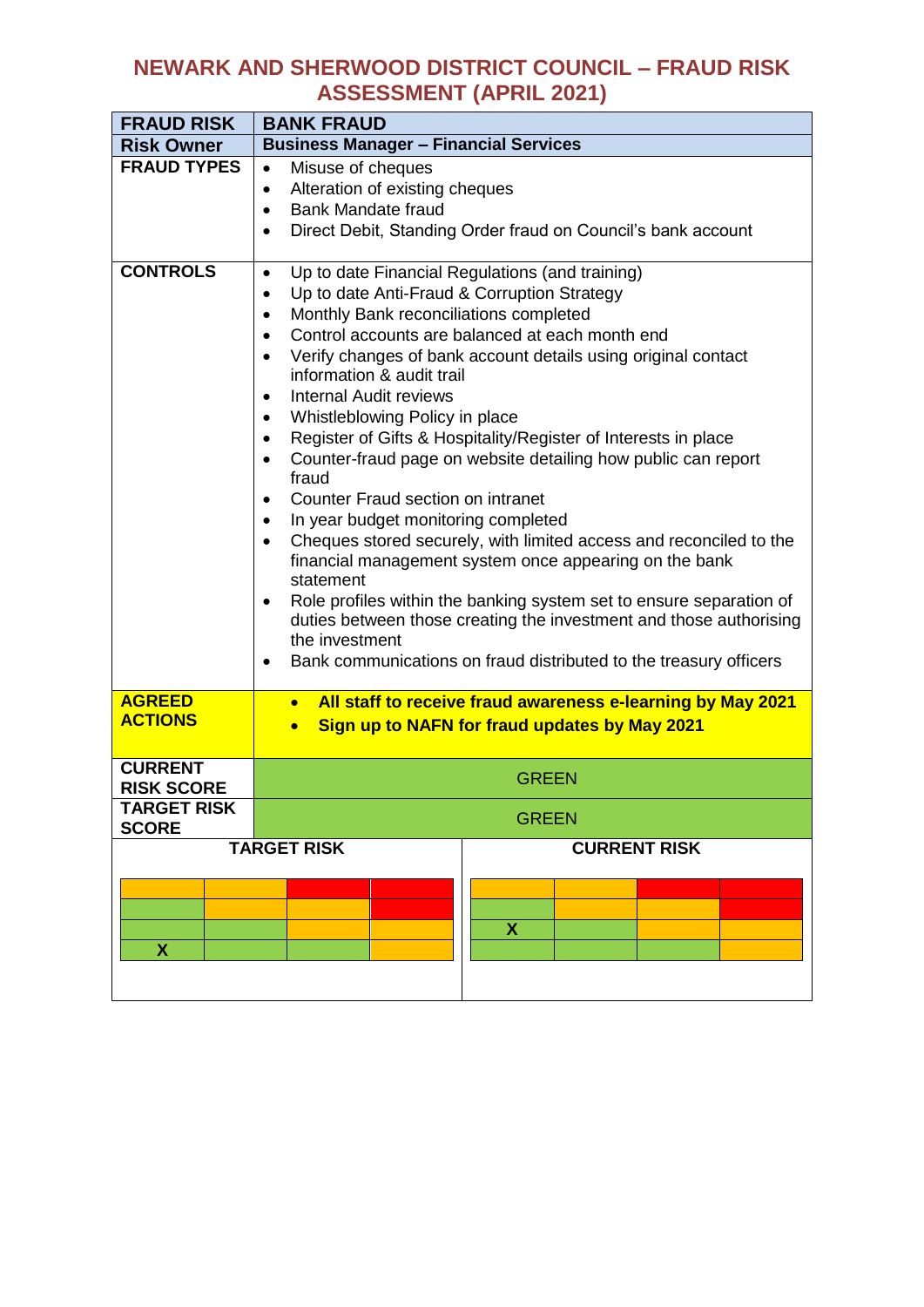| <b>FRAUD RISK</b>                   | <b>INVESTMENT FRAUD</b>                                                                                                                                                                                                                                                                                                                                                                                                                                                                                                                                                                                                                                                                                                                                                                                                                                                                                                                                                                                 |  |  |
|-------------------------------------|---------------------------------------------------------------------------------------------------------------------------------------------------------------------------------------------------------------------------------------------------------------------------------------------------------------------------------------------------------------------------------------------------------------------------------------------------------------------------------------------------------------------------------------------------------------------------------------------------------------------------------------------------------------------------------------------------------------------------------------------------------------------------------------------------------------------------------------------------------------------------------------------------------------------------------------------------------------------------------------------------------|--|--|
| <b>Risk Owner</b>                   | <b>Business Manager - Financial Services</b>                                                                                                                                                                                                                                                                                                                                                                                                                                                                                                                                                                                                                                                                                                                                                                                                                                                                                                                                                            |  |  |
| <b>FRAUD TYPES</b>                  | Fraudulent misappropriation of assets<br>$\bullet$<br>Loss through breach of procedures<br>$\bullet$<br><b>False instruments</b><br>$\bullet$                                                                                                                                                                                                                                                                                                                                                                                                                                                                                                                                                                                                                                                                                                                                                                                                                                                           |  |  |
| <b>CONTROLS</b>                     | Annually approved Treasury Management Strategy<br>$\bullet$<br>Role profiles within the banking system set to ensure separation of<br>$\bullet$<br>duties between those creating the investment and those authorising<br>the investment<br>Treasury Management advisers review of current portfolio together<br>$\bullet$<br>with instant communication on counterparty rating changes and<br>review of potential new investment counterparties<br><b>Updated Financial Regulations</b><br>$\bullet$<br><b>Updated Anti-Fraud &amp; Corruption Strategy</b><br>$\bullet$<br><b>Internal Audit reviews</b><br>$\bullet$<br>Whistleblowing Policy in place<br>Register of Gifts & Hospitality & Register of Interests in place<br>$\bullet$<br>Annual training with Members facilitated with the treasury advisers<br>$\bullet$<br>Annual training for officers with treasury advisers/CIPFA<br>$\bullet$<br>Monthly reconciliations of investment transactions to third party<br>$\bullet$<br>statements |  |  |
| <b>ACTIONS</b>                      | All staff to receive fraud awareness e-learning by May 2021<br>$\bullet$                                                                                                                                                                                                                                                                                                                                                                                                                                                                                                                                                                                                                                                                                                                                                                                                                                                                                                                                |  |  |
| <b>CURRENT</b><br><b>RISK SCORE</b> | <b>GREEN</b>                                                                                                                                                                                                                                                                                                                                                                                                                                                                                                                                                                                                                                                                                                                                                                                                                                                                                                                                                                                            |  |  |
| <b>TARGET RISK</b><br><b>SCORE</b>  | <b>GREEN</b>                                                                                                                                                                                                                                                                                                                                                                                                                                                                                                                                                                                                                                                                                                                                                                                                                                                                                                                                                                                            |  |  |
|                                     | <b>TARGET RISK</b><br><b>CURRENT RISK</b><br>X<br>X                                                                                                                                                                                                                                                                                                                                                                                                                                                                                                                                                                                                                                                                                                                                                                                                                                                                                                                                                     |  |  |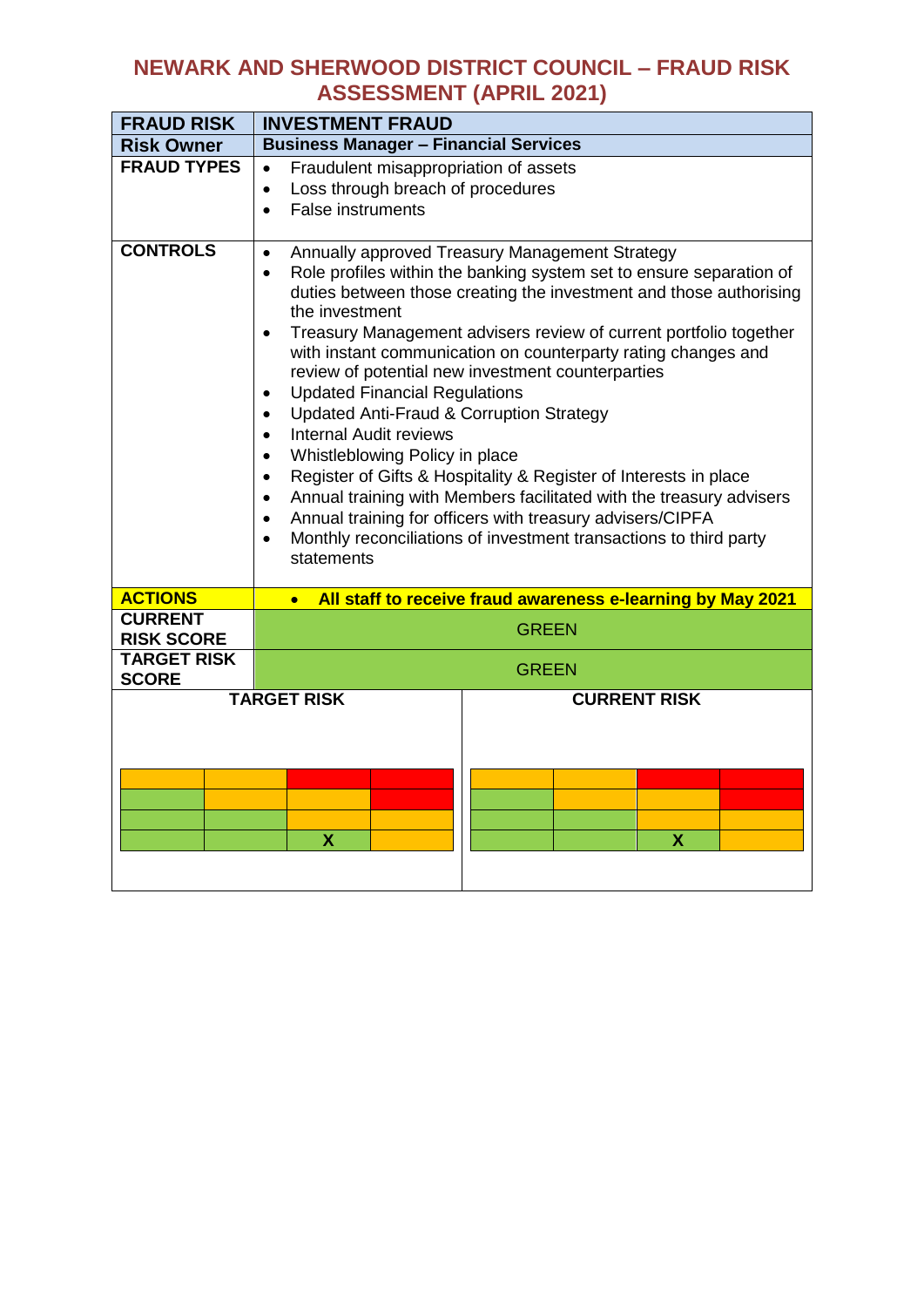| <b>FRAUD RISK</b>                                  | <b>ASSETS (LAND AND PROPERTY)</b>                                                                                                                                                                                                                                                                                                                                                                                                                                                                                                                                                                                                                                                                                                                          |  |  |
|----------------------------------------------------|------------------------------------------------------------------------------------------------------------------------------------------------------------------------------------------------------------------------------------------------------------------------------------------------------------------------------------------------------------------------------------------------------------------------------------------------------------------------------------------------------------------------------------------------------------------------------------------------------------------------------------------------------------------------------------------------------------------------------------------------------------|--|--|
|                                                    | <b>Business Manager - Asset Management</b><br>$\bullet$<br>Director - Housing, Health and Wellbeing<br>$\bullet$<br><b>Business Manager - Strategic Housing</b><br>$\bullet$<br><b>Business Manager - Financial Services</b><br>$\bullet$                                                                                                                                                                                                                                                                                                                                                                                                                                                                                                                  |  |  |
| <b>FRAUD TYPES</b>                                 | Selling asset for less than market value<br>$\bullet$<br>Collusion between staff and purchaser – may include provision of<br>insider knowledge (e.g. planning, leases & covenants)                                                                                                                                                                                                                                                                                                                                                                                                                                                                                                                                                                         |  |  |
| <b>CONTROLS</b>                                    | Asset Management Plan<br>$\bullet$<br>Up to date Asset register with valuations based on the Council's 5<br>$\bullet$<br>year rolling programme of valuations<br>Council procures Independent valuation where this is to be sold<br>$\bullet$<br>without auction<br>Sale of land or property assets to be approved at Committee<br>٠<br>Up to date Financial Regulations<br>$\bullet$<br>Up to date Anti-Fraud & Corruption Strategy<br>$\bullet$<br>Audit reviews<br>$\bullet$<br>Whistleblowing Policy in place<br>$\bullet$<br>Register of Gifts & Hospitality/Register of Interests in place<br>$\bullet$<br>Credit checks on potential purchasers<br>$\bullet$<br>Counter-fraud page on website detailing how public can report<br>$\bullet$<br>fraud |  |  |
| <b>AGREED</b><br><b>ACTIONS</b>                    | Counter Fraud section on intranet<br><b>Adoption of Acquisition and Disposal policy by September</b><br>2021                                                                                                                                                                                                                                                                                                                                                                                                                                                                                                                                                                                                                                               |  |  |
| <b>CURRENT</b><br><b>RISK SCORE</b>                | <b>GREEN</b>                                                                                                                                                                                                                                                                                                                                                                                                                                                                                                                                                                                                                                                                                                                                               |  |  |
| <b>TARGET RISK</b><br><b>GREEN</b><br><b>SCORE</b> |                                                                                                                                                                                                                                                                                                                                                                                                                                                                                                                                                                                                                                                                                                                                                            |  |  |
| X                                                  | <b>TARGET RISK</b><br><b>CURRENT RISK</b><br>$\boldsymbol{\mathsf{X}}$                                                                                                                                                                                                                                                                                                                                                                                                                                                                                                                                                                                                                                                                                     |  |  |
|                                                    |                                                                                                                                                                                                                                                                                                                                                                                                                                                                                                                                                                                                                                                                                                                                                            |  |  |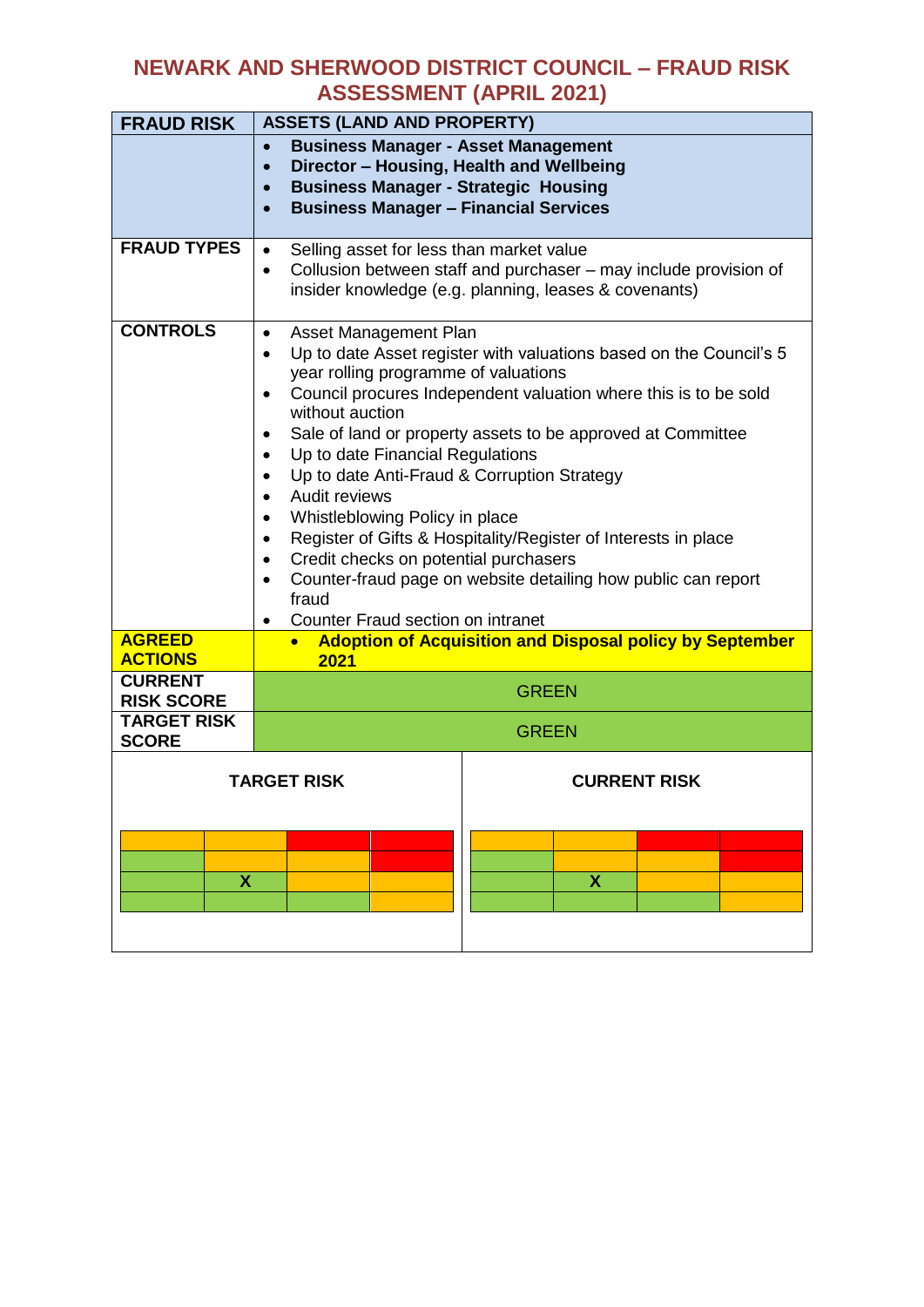| <b>FRAUD RISK</b>                   | <b>ASSETS (EQUIPMENT)</b>                                                                                                                                                                                                                                                                                                                                                                                                                                                                                                                                                                                                                         |  |  |
|-------------------------------------|---------------------------------------------------------------------------------------------------------------------------------------------------------------------------------------------------------------------------------------------------------------------------------------------------------------------------------------------------------------------------------------------------------------------------------------------------------------------------------------------------------------------------------------------------------------------------------------------------------------------------------------------------|--|--|
| <b>Risk Owner</b>                   | <b>Business Manager - ICT</b>                                                                                                                                                                                                                                                                                                                                                                                                                                                                                                                                                                                                                     |  |  |
| <b>FRAUD TYPES</b>                  | Selling asset for less than market value<br>$\bullet$<br>Collusion between staff and purchaser<br>$\bullet$<br>Disposal of assets no longer required by the council<br>$\bullet$                                                                                                                                                                                                                                                                                                                                                                                                                                                                  |  |  |
| <b>CONTROLS</b>                     | Annual review of Asset register<br>$\bullet$<br>Up to date Financial Regulations<br>$\bullet$<br>Up to date Anti-Fraud & Corruption Strategy<br>$\bullet$<br>Segregation of duties - between officers procuring new equipment<br>$\bullet$<br>and those disposing of assets<br><b>Internal Audit reviews</b><br>$\bullet$<br>Whistleblowing Policy in place<br>Register of Gifts & Hospitality & Register of Interests in place<br>$\bullet$<br>Counter-fraud page on website detailing how public can report<br>$\bullet$<br>fraud<br>Counter Fraud section on intranet<br>$\bullet$<br>Financial Regulations training for all appropriate staff |  |  |
| <b>ACTIONS</b>                      | All staff to receive fraud awareness e-learning by May 2021<br>$\bullet$<br><b>Adoption of Acquisition and Disposal policy by September</b><br>$\bullet$<br>2021                                                                                                                                                                                                                                                                                                                                                                                                                                                                                  |  |  |
| <b>CURRENT</b><br><b>RISK SCORE</b> | <b>GREEN</b>                                                                                                                                                                                                                                                                                                                                                                                                                                                                                                                                                                                                                                      |  |  |
| <b>TARGET RISK</b><br><b>SCORE</b>  | <b>GREEN</b>                                                                                                                                                                                                                                                                                                                                                                                                                                                                                                                                                                                                                                      |  |  |
| X                                   | <b>TARGET RISK</b><br><b>CURRENT RISK</b><br>X                                                                                                                                                                                                                                                                                                                                                                                                                                                                                                                                                                                                    |  |  |
|                                     |                                                                                                                                                                                                                                                                                                                                                                                                                                                                                                                                                                                                                                                   |  |  |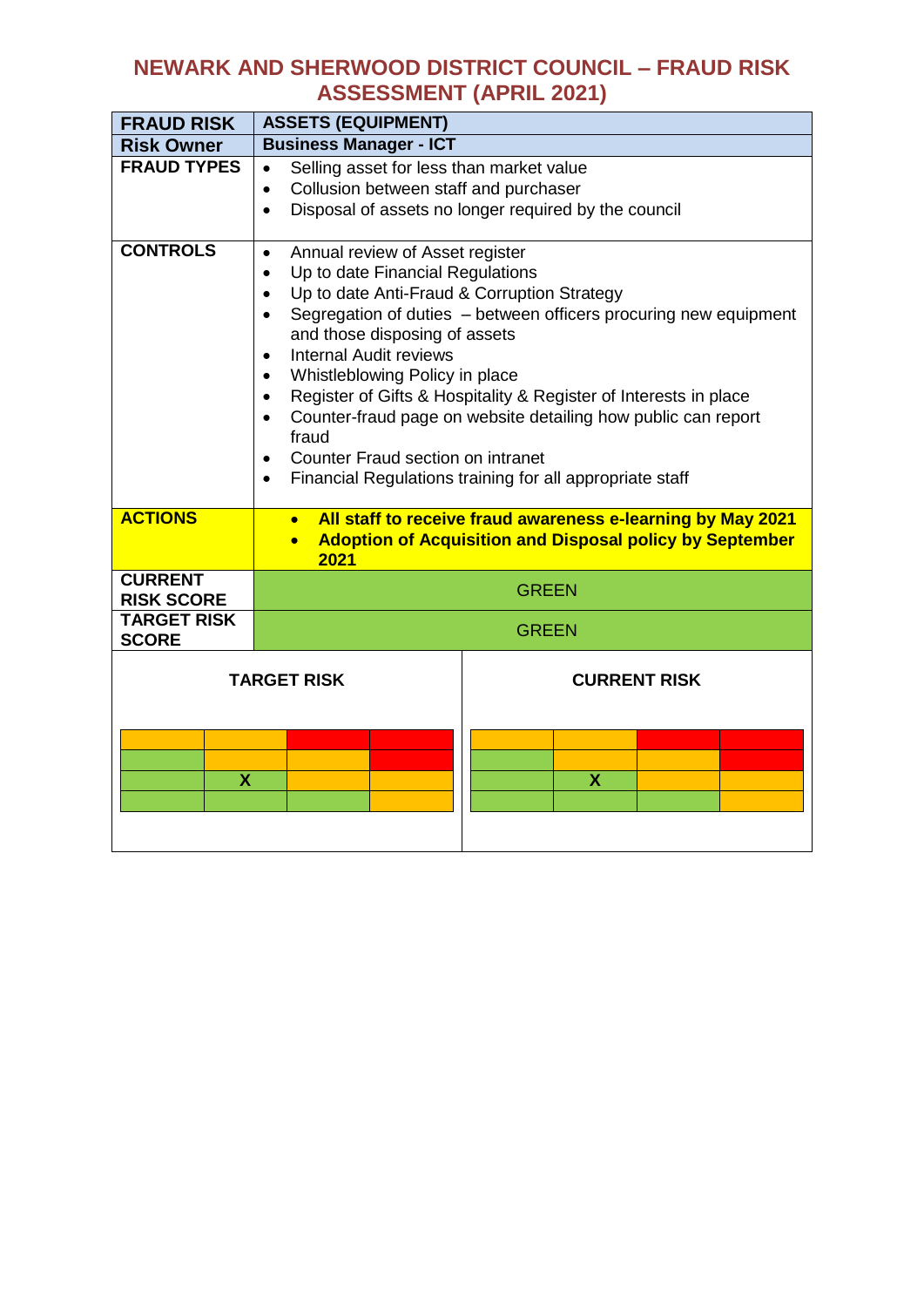| <b>FRAUD RISK</b>                   | <b>EMPLOYMENT (RECRUITMENT FRAUD)</b>                                                                                                                                                                                                                                                                                                                                                                                                                                                                                                                                                                                                        |
|-------------------------------------|----------------------------------------------------------------------------------------------------------------------------------------------------------------------------------------------------------------------------------------------------------------------------------------------------------------------------------------------------------------------------------------------------------------------------------------------------------------------------------------------------------------------------------------------------------------------------------------------------------------------------------------------|
| <b>Risk Owner</b>                   | <b>Business Manager - HR</b>                                                                                                                                                                                                                                                                                                                                                                                                                                                                                                                                                                                                                 |
| <b>FRAUD TYPES</b>                  | False identity<br>$\bullet$<br>Immigration (no right to work or reside)<br>$\bullet$<br><b>False qualifications</b><br>$\bullet$<br>Failing to disclose previous convictions<br>$\bullet$                                                                                                                                                                                                                                                                                                                                                                                                                                                    |
| <b>CONTROLS</b>                     | Declaration to comply with the Council's Code of Conduct for all<br>$\bullet$<br>new starters at appointment stage<br>All managers trained in HR policies around recruitment and<br>$\bullet$<br>selection incorporating DBS Code of practice and safeguarding<br>requirements where appropriate<br>Pre-employment checks by HR including identity verification and<br>$\bullet$<br>medical screening<br>References sought on all external appointments from referees<br>$\bullet$<br>IR35 assessments in place and regular reminders/refreshers sent<br>$\bullet$<br>to all managers on the engagement of agency workers and<br>consultants |
| <b>AGREED</b><br><b>ACTIONS</b>     | Request to see copies of new starters' bank statements to<br>$\bullet$<br>satisfy ourselves that monies paid are receipted into their<br>accounts by April 2021<br><b>Ensure Managers know the signs of trafficking so they can</b><br>$\bullet$<br>raise concern as appropriate by providing annual refresher<br>training by September 2021                                                                                                                                                                                                                                                                                                 |
| <b>CURRENT</b><br><b>RISK SCORE</b> | <b>GREEN</b>                                                                                                                                                                                                                                                                                                                                                                                                                                                                                                                                                                                                                                 |
| <b>TARGET RISK</b><br><b>SCORE</b>  | <b>GREEN</b>                                                                                                                                                                                                                                                                                                                                                                                                                                                                                                                                                                                                                                 |
| X                                   | <b>TARGET RISK</b><br><b>CURRENT RISK</b><br>$\overline{\mathsf{x}}$                                                                                                                                                                                                                                                                                                                                                                                                                                                                                                                                                                         |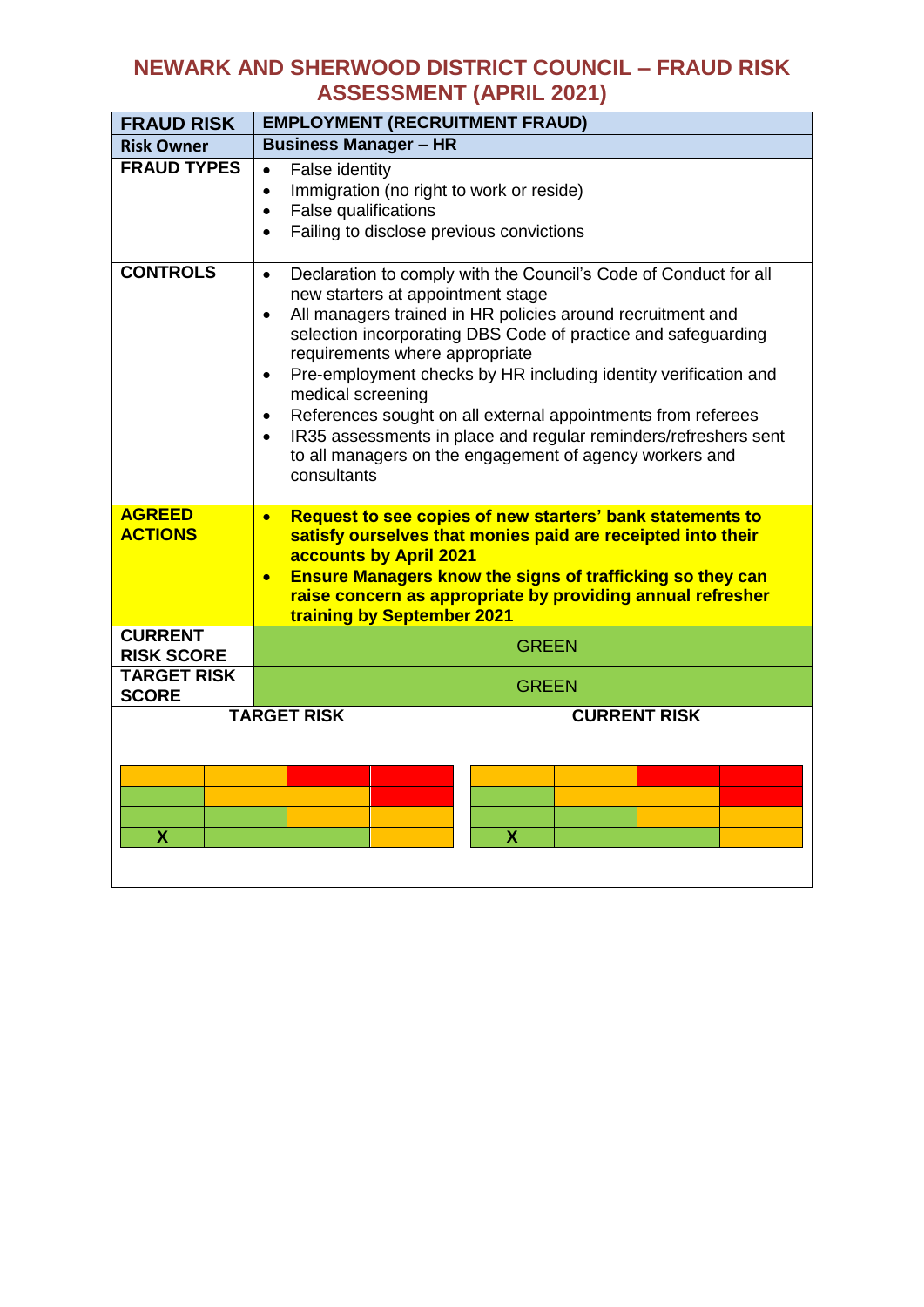| <b>FRAUD RISK</b>                     |                                                                                                                                              | <b>EMPLOYMENT (PAYMENT FRAUD)</b>                                                                                                                                                                                                                                                                                                                                                                                                                                                                                                                                                                                                                                                                                                                                                                                                                                                                                                                                                            |                              |              |  |  |
|---------------------------------------|----------------------------------------------------------------------------------------------------------------------------------------------|----------------------------------------------------------------------------------------------------------------------------------------------------------------------------------------------------------------------------------------------------------------------------------------------------------------------------------------------------------------------------------------------------------------------------------------------------------------------------------------------------------------------------------------------------------------------------------------------------------------------------------------------------------------------------------------------------------------------------------------------------------------------------------------------------------------------------------------------------------------------------------------------------------------------------------------------------------------------------------------------|------------------------------|--------------|--|--|
| <b>Risk Owner</b>                     |                                                                                                                                              |                                                                                                                                                                                                                                                                                                                                                                                                                                                                                                                                                                                                                                                                                                                                                                                                                                                                                                                                                                                              | <b>Business Manager - HR</b> |              |  |  |
|                                       |                                                                                                                                              |                                                                                                                                                                                                                                                                                                                                                                                                                                                                                                                                                                                                                                                                                                                                                                                                                                                                                                                                                                                              |                              |              |  |  |
| <b>FRAUD TYPES</b><br><b>CONTROLS</b> | $\bullet$<br>٠<br>$\bullet$<br>$\bullet$<br>٠<br>$\bullet$<br>$\bullet$<br>٠<br>$\bullet$<br>٠<br>٠<br>٠<br>$\bullet$<br>٠<br>٠<br>$\bullet$ | <b>Business Manager - Financial Services</b><br>Creation of non-existent employees (ghost)<br>Unauthorised changes to payroll<br>Redirection or manipulation of payments<br>False sickness claims<br>Not working required hours or undertaking required duties<br>False declarations of mileage<br>False supporting documentation<br>Breaches of authorisation and payment procedures<br>Abuse of time<br>Officer code of conduct in place which details expected<br>behaviours, corporate policies and potential penalties of<br>wrongdoing.<br>Payments made in accordance with Financial Regulations<br>Updated Anti-Fraud & Corruption Strategy<br>Separation of duties between HR, Payroll & Business Managers<br>Contract and Job description detail post holder requirements in<br>respect of their<br>Access controls on HR/Payroll system,<br>Management supervision & authorisation of claims<br>Budgetary control devolved to budget managers and monitored on<br>a monthly basis |                              |              |  |  |
|                                       | $\bullet$<br>٠<br>$\bullet$<br>$\bullet$<br>$\bullet$<br>$\bullet$<br>$\bullet$<br>$\bullet$                                                 | Exception reports produced and reviewed by payroll on a monthly<br>basis<br>Audit trail/personal logins on all systems<br>Any employee changes authorised by relevant Director/Business<br>Manager<br>Reconciliation of payroll to BACS payments<br>Probationary periods to ensure suitability in role<br>Medical certification for sickness and a robust policy to manage<br>attendance<br>Forms to request permission to undertake additional employment in<br>place and referred to in Code of Conduct<br>Training for managers on disciplinary, capability and attendance<br>manager processes and refresher training provided when required<br><b>Internal Audit reviews</b><br><b>Whistleblowing Policy</b><br>Counter-fraud page on website detailing how public can report<br>fraud<br>Counter Fraud section on intranet                                                                                                                                                             |                              |              |  |  |
| <b>AGREED</b>                         |                                                                                                                                              | Data analysis of payroll information and costs by July 2021<br>$\bullet$                                                                                                                                                                                                                                                                                                                                                                                                                                                                                                                                                                                                                                                                                                                                                                                                                                                                                                                     |                              |              |  |  |
| <b>ACTIONS</b>                        |                                                                                                                                              | All staff to receive fraud awareness e-learning by May 2021<br>$\bullet$                                                                                                                                                                                                                                                                                                                                                                                                                                                                                                                                                                                                                                                                                                                                                                                                                                                                                                                     |                              |              |  |  |
| <b>CURRENT</b><br><b>RISK SCORE</b>   |                                                                                                                                              | <b>GREEN</b>                                                                                                                                                                                                                                                                                                                                                                                                                                                                                                                                                                                                                                                                                                                                                                                                                                                                                                                                                                                 |                              |              |  |  |
| <b>TARGET RISK</b><br><b>SCORE</b>    |                                                                                                                                              |                                                                                                                                                                                                                                                                                                                                                                                                                                                                                                                                                                                                                                                                                                                                                                                                                                                                                                                                                                                              |                              | <b>GREEN</b> |  |  |
|                                       |                                                                                                                                              |                                                                                                                                                                                                                                                                                                                                                                                                                                                                                                                                                                                                                                                                                                                                                                                                                                                                                                                                                                                              |                              |              |  |  |
|                                       |                                                                                                                                              | <b>TARGET RISK</b><br><b>CURRENT RISK</b>                                                                                                                                                                                                                                                                                                                                                                                                                                                                                                                                                                                                                                                                                                                                                                                                                                                                                                                                                    |                              |              |  |  |
|                                       |                                                                                                                                              |                                                                                                                                                                                                                                                                                                                                                                                                                                                                                                                                                                                                                                                                                                                                                                                                                                                                                                                                                                                              |                              |              |  |  |
|                                       |                                                                                                                                              |                                                                                                                                                                                                                                                                                                                                                                                                                                                                                                                                                                                                                                                                                                                                                                                                                                                                                                                                                                                              |                              | X            |  |  |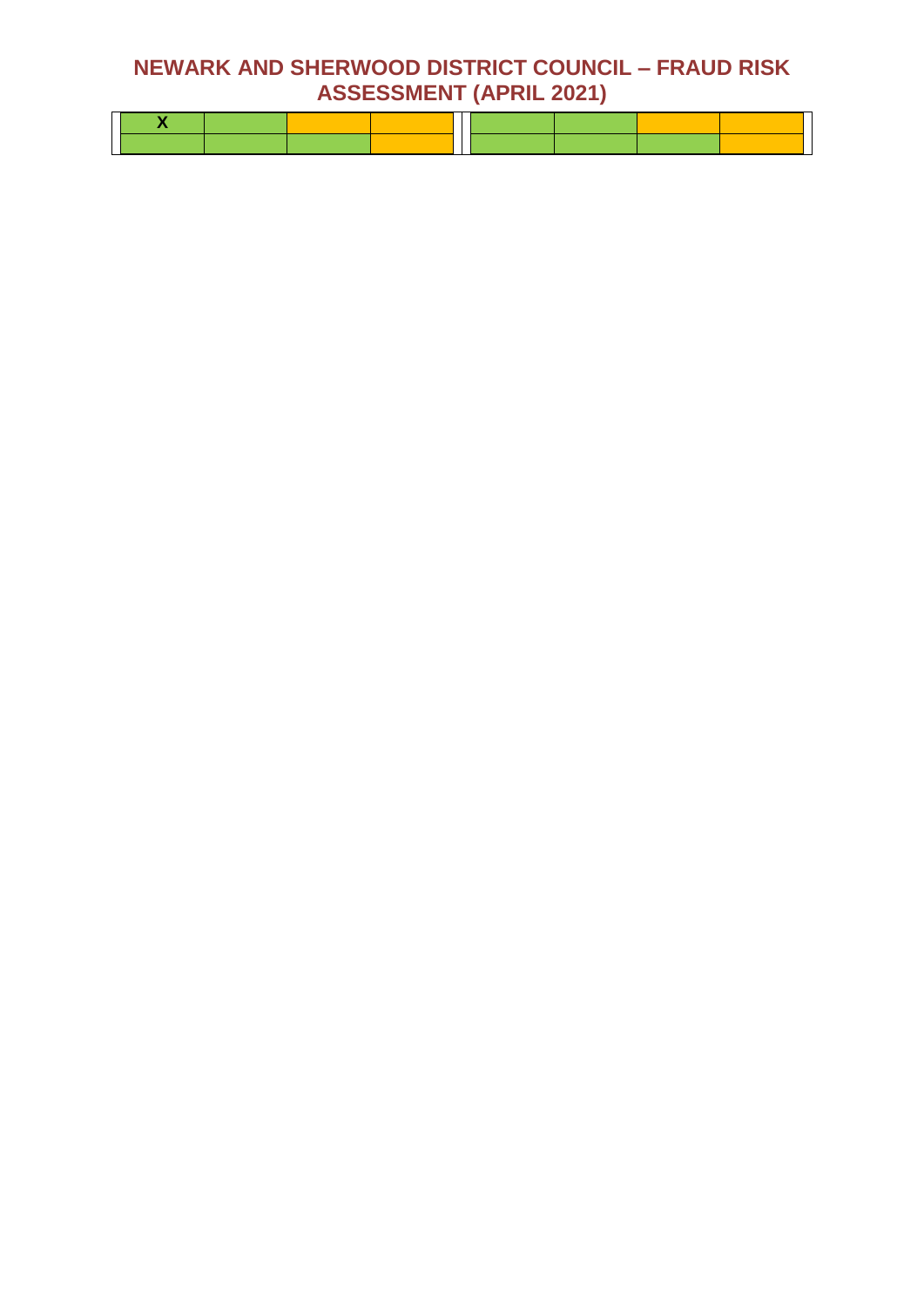| <b>FRAUD RISK</b>                   | <b>INSURANCE FRAUD</b>                                                                                                                                                                                                                                                                                                                                                                                                                                                                                                                                                                                                                                                                                                                                                                                                                                                                             |  |  |
|-------------------------------------|----------------------------------------------------------------------------------------------------------------------------------------------------------------------------------------------------------------------------------------------------------------------------------------------------------------------------------------------------------------------------------------------------------------------------------------------------------------------------------------------------------------------------------------------------------------------------------------------------------------------------------------------------------------------------------------------------------------------------------------------------------------------------------------------------------------------------------------------------------------------------------------------------|--|--|
| <b>Risk Owner</b>                   | <b>Business Manager - Financial Services</b>                                                                                                                                                                                                                                                                                                                                                                                                                                                                                                                                                                                                                                                                                                                                                                                                                                                       |  |  |
| <b>FRAUD TYPES</b>                  | False insurance claims<br>$\bullet$<br>Duplicate or serial claims<br>$\bullet$                                                                                                                                                                                                                                                                                                                                                                                                                                                                                                                                                                                                                                                                                                                                                                                                                     |  |  |
| <b>CONTROLS</b>                     | Small excess on policy, ensuring external claims handlers review<br>$\bullet$<br>each claim individually<br>External claim handlers have specialist software to identify<br>$\bullet$<br>fraudulent claims<br>Anti-Fraud & Corruption Strategy in place<br>$\bullet$<br>Experienced and skilled staff in place, who monitor prior year<br>$\bullet$<br>information and match against new claims - highlighted onto<br>external claims handlers<br>Notification of regional and national trend information passed from<br>$\bullet$<br>insurers and brokers<br><b>Internal Audit reviews</b><br>$\bullet$<br>Whistleblowing Policy in place<br>$\bullet$<br>Counter-fraud page on website detailing how public can report<br>$\bullet$<br>fraud<br>Letter included within insurance pack when sent through to claimant<br>$\bullet$<br>detailing their responsibilities regarding fraudulent claims |  |  |
| <b>AGREED</b><br><b>ACTIONS</b>     | All staff to receive fraud awareness e-learning by May 2021<br>$\bullet$                                                                                                                                                                                                                                                                                                                                                                                                                                                                                                                                                                                                                                                                                                                                                                                                                           |  |  |
| <b>CURRENT</b><br><b>RISK SCORE</b> | <b>GREEN</b>                                                                                                                                                                                                                                                                                                                                                                                                                                                                                                                                                                                                                                                                                                                                                                                                                                                                                       |  |  |
| <b>TARGET RISK</b><br><b>SCORE</b>  | <b>GREEN</b>                                                                                                                                                                                                                                                                                                                                                                                                                                                                                                                                                                                                                                                                                                                                                                                                                                                                                       |  |  |
| X                                   | <b>TARGET RISK</b><br><b>CURRENT RISK</b><br>$\overline{\mathbf{X}}$                                                                                                                                                                                                                                                                                                                                                                                                                                                                                                                                                                                                                                                                                                                                                                                                                               |  |  |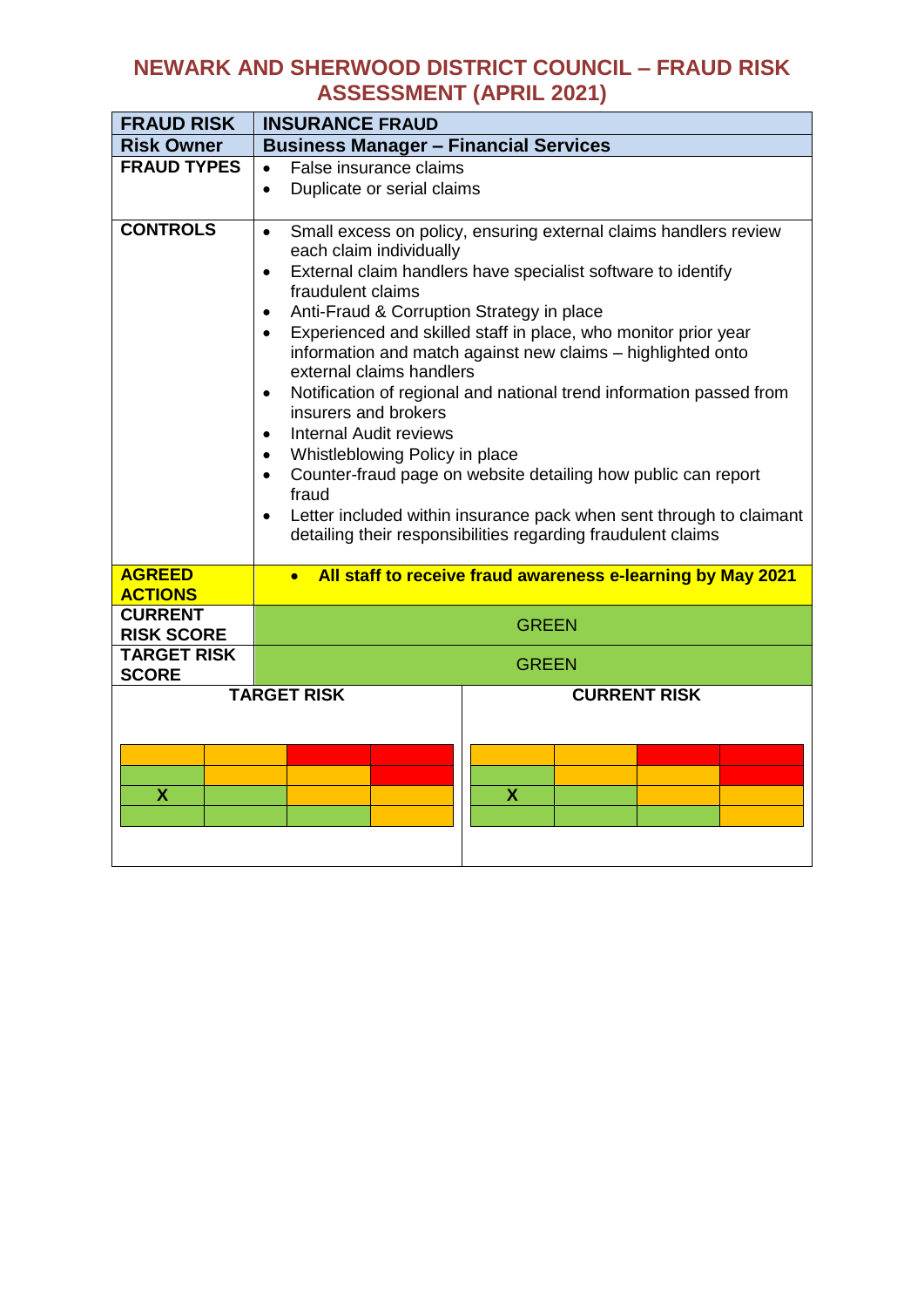| <b>FRAUD RISK</b>                   | <b>MONEY LAUNDERING</b>                                                                                                                                                                                                                                                                                                                                                                                                                                |
|-------------------------------------|--------------------------------------------------------------------------------------------------------------------------------------------------------------------------------------------------------------------------------------------------------------------------------------------------------------------------------------------------------------------------------------------------------------------------------------------------------|
| <b>Risk Owner</b>                   | <b>Business Manager - Financial Services</b>                                                                                                                                                                                                                                                                                                                                                                                                           |
| <b>FRAUD TYPES</b>                  | Using the Council to hide improper transactions - possible links to<br>organized crime                                                                                                                                                                                                                                                                                                                                                                 |
| <b>CONTROLS</b>                     | Staff Awareness of the concept<br>$\bullet$<br>Up to date Anti-Money Laundering policy<br>$\bullet$<br>Up to date Financial Regulations<br>$\bullet$<br>Cash receipts over £1,500 reported to MLRO<br>$\bullet$<br><b>Whistleblowing Policy</b><br>$\bullet$<br>Cashless offices<br>$\bullet$<br>Legal checks on Right to Buy purchases<br>Checks on source of credit balances prior to issuing refunds on<br>$\bullet$<br><b>NNDR and Council Tax</b> |
| <b>AGREED</b><br><b>ACTIONS</b>     | All staff to receive fraud awareness e-learning by May 2021<br>$\bullet$                                                                                                                                                                                                                                                                                                                                                                               |
| <b>CURRENT</b><br><b>RISK SCORE</b> | <b>GREEN</b>                                                                                                                                                                                                                                                                                                                                                                                                                                           |
| <b>TARGET RISK</b><br><b>SCORE</b>  | <b>GREEN</b>                                                                                                                                                                                                                                                                                                                                                                                                                                           |
| <b>X</b>                            | <b>TARGET RISK</b><br><b>CURRENT RISK</b><br>X                                                                                                                                                                                                                                                                                                                                                                                                         |
|                                     |                                                                                                                                                                                                                                                                                                                                                                                                                                                        |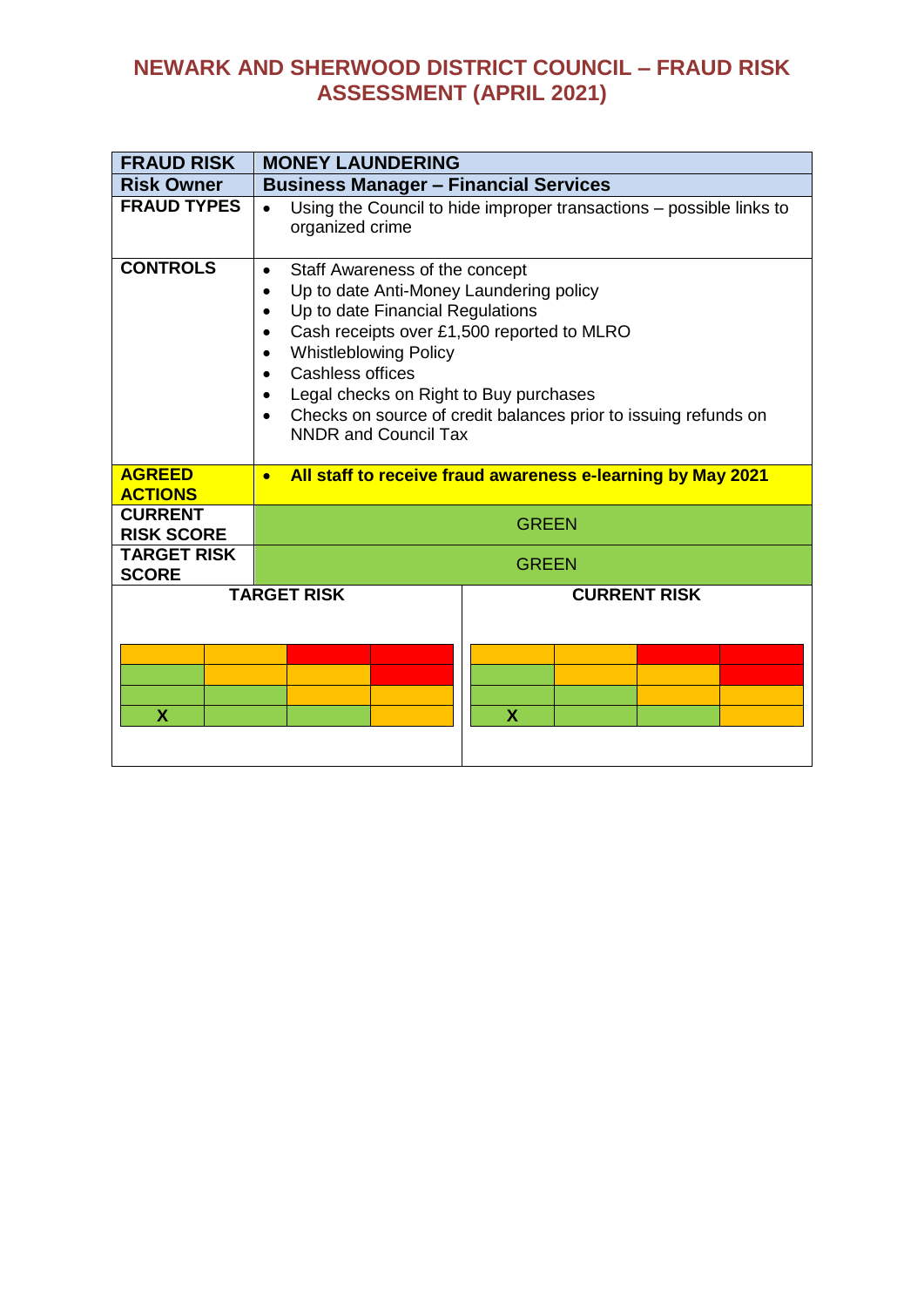| <b>FRAUD RISK</b>                       | <b>ELECTORAL FRAUD (ELECTIONS)</b>                                                                                                                                                                                                                                                                                                                                                                                                                                                                                                                                                                                                                                                                                                                                                                                                                                                                                                                                          |                                                                         |  |
|-----------------------------------------|-----------------------------------------------------------------------------------------------------------------------------------------------------------------------------------------------------------------------------------------------------------------------------------------------------------------------------------------------------------------------------------------------------------------------------------------------------------------------------------------------------------------------------------------------------------------------------------------------------------------------------------------------------------------------------------------------------------------------------------------------------------------------------------------------------------------------------------------------------------------------------------------------------------------------------------------------------------------------------|-------------------------------------------------------------------------|--|
| <b>Risk Owner</b>                       | <b>Business Manager - Democratic Services</b>                                                                                                                                                                                                                                                                                                                                                                                                                                                                                                                                                                                                                                                                                                                                                                                                                                                                                                                               |                                                                         |  |
| <b>FRAUD TYPES</b>                      | Fraudulent voting<br>$\bullet$<br>$\bullet$<br>Fraudulent acts by postal vote opening staff<br>$\bullet$<br>Fraudulent acts by verification / count staff<br>$\bullet$                                                                                                                                                                                                                                                                                                                                                                                                                                                                                                                                                                                                                                                                                                                                                                                                      | Fraudulent acts by poll clerks & presiding officers at polling stations |  |
| <b>CONTROLS</b>                         | Integrity Plan in place for electoral registrations<br>$\bullet$<br>Anti-Fraud & Corruption Strategy<br>$\bullet$<br>Supervisory roles identified at counts and senior staff appointed to<br>$\bullet$<br>these<br>Postal votes opening sessions are supervised with controls in place<br>$\bullet$<br>to oversee process<br>Access controls at polling stations & counts<br>$\bullet$<br><b>Ballot box controls</b><br>$\bullet$<br>Ballot paper accounts checked as part of verification process<br>$\bullet$<br>Pre-employment checks on recruited staff<br>$\bullet$<br><b>Whistleblowing Policy</b><br>$\bullet$<br>Counter-fraud page on website detailing how public can report<br>$\bullet$<br>fraud<br>Dedicated SPOC at Nottinghamshire Police who would be informed<br>$\bullet$<br>of possible issues with fraud<br>Full training of all staff in face to face roles in accordance with<br>$\bullet$<br>Electoral Commission guidance and statutory regulations |                                                                         |  |
| <b>AGREED</b><br><b>ACTIONS</b>         | $\bullet$<br>type activities by April 2021                                                                                                                                                                                                                                                                                                                                                                                                                                                                                                                                                                                                                                                                                                                                                                                                                                                                                                                                  | Update control documents and instructions for all election              |  |
| <b>CURRENT</b>                          |                                                                                                                                                                                                                                                                                                                                                                                                                                                                                                                                                                                                                                                                                                                                                                                                                                                                                                                                                                             | <b>GREEN</b>                                                            |  |
| <b>RISK SCORE</b><br><b>TARGET RISK</b> |                                                                                                                                                                                                                                                                                                                                                                                                                                                                                                                                                                                                                                                                                                                                                                                                                                                                                                                                                                             |                                                                         |  |
| <b>SCORE</b>                            |                                                                                                                                                                                                                                                                                                                                                                                                                                                                                                                                                                                                                                                                                                                                                                                                                                                                                                                                                                             | <b>GREEN</b>                                                            |  |
| X                                       | <b>TARGET RISK</b>                                                                                                                                                                                                                                                                                                                                                                                                                                                                                                                                                                                                                                                                                                                                                                                                                                                                                                                                                          | <b>CURRENT RISK</b><br>X                                                |  |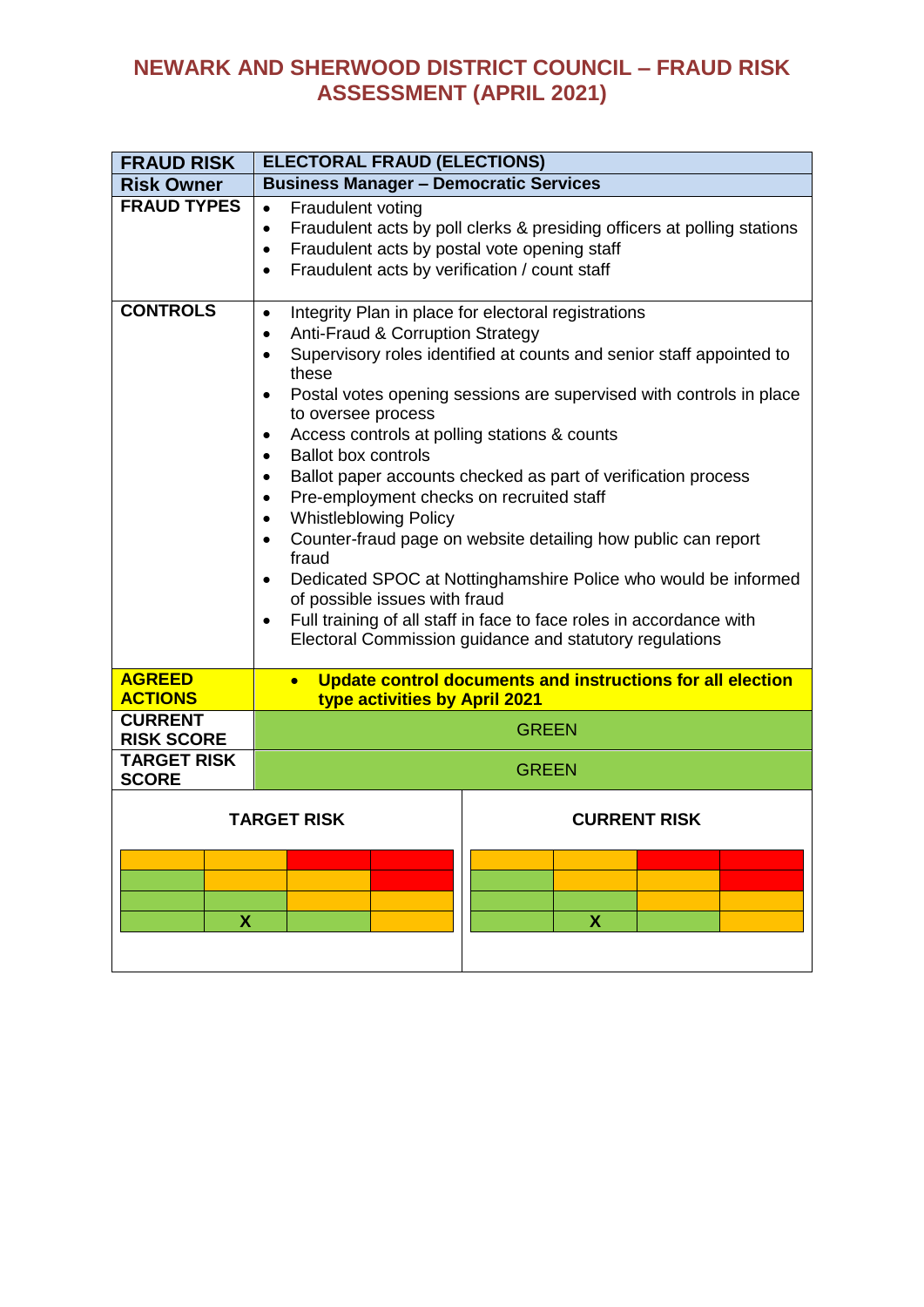| <b>FRAUD RISK</b>                   |                                                                                                                                                                                                                                                                                                                                                                                                                                                                                                                                                                           | ELECTORAL FRAUD (ELECTORAL REGISTRATION) |  |
|-------------------------------------|---------------------------------------------------------------------------------------------------------------------------------------------------------------------------------------------------------------------------------------------------------------------------------------------------------------------------------------------------------------------------------------------------------------------------------------------------------------------------------------------------------------------------------------------------------------------------|------------------------------------------|--|
| <b>Risk Owner</b>                   | <b>Business Manager - Democratic Services</b>                                                                                                                                                                                                                                                                                                                                                                                                                                                                                                                             |                                          |  |
| <b>FRAUD TYPES</b>                  | Fraudulent applications for individual electoral registration (IER)<br>$\bullet$<br>Fraudulent application for absent voting (postal & proxy)<br>$\bullet$<br>Fraudulent acts by staff employed as canvassers<br>$\bullet$                                                                                                                                                                                                                                                                                                                                                |                                          |  |
| <b>CONTROLS</b>                     | Integrity Plan in place for electoral registration<br>$\bullet$<br>Anti-Fraud & Corruption Strategy<br>$\bullet$<br>Verification process through the IER digital service<br>$\bullet$<br>Supervisory checks on verification failures<br>$\bullet$<br>Proof of identity is requested where required<br>$\bullet$<br>Application forms scrutinised before processing<br>$\bullet$<br>Confirmation letters sent to successful applicants to verify address<br>$\bullet$<br>Controls within Electoral software in order to flag unusual<br>$\bullet$<br>registration activity |                                          |  |
| <b>AGREED</b><br><b>ACTIONS</b>     | <b>Update Integrity Plan by July 2021</b>                                                                                                                                                                                                                                                                                                                                                                                                                                                                                                                                 |                                          |  |
| <b>CURRENT</b><br><b>RISK SCORE</b> |                                                                                                                                                                                                                                                                                                                                                                                                                                                                                                                                                                           | <b>GREEN</b>                             |  |
| <b>TARGET RISK</b><br><b>SCORE</b>  |                                                                                                                                                                                                                                                                                                                                                                                                                                                                                                                                                                           | <b>GREEN</b>                             |  |
|                                     | <b>TARGET RISK</b>                                                                                                                                                                                                                                                                                                                                                                                                                                                                                                                                                        | <b>CURRENT RISK</b>                      |  |
| X                                   |                                                                                                                                                                                                                                                                                                                                                                                                                                                                                                                                                                           | X                                        |  |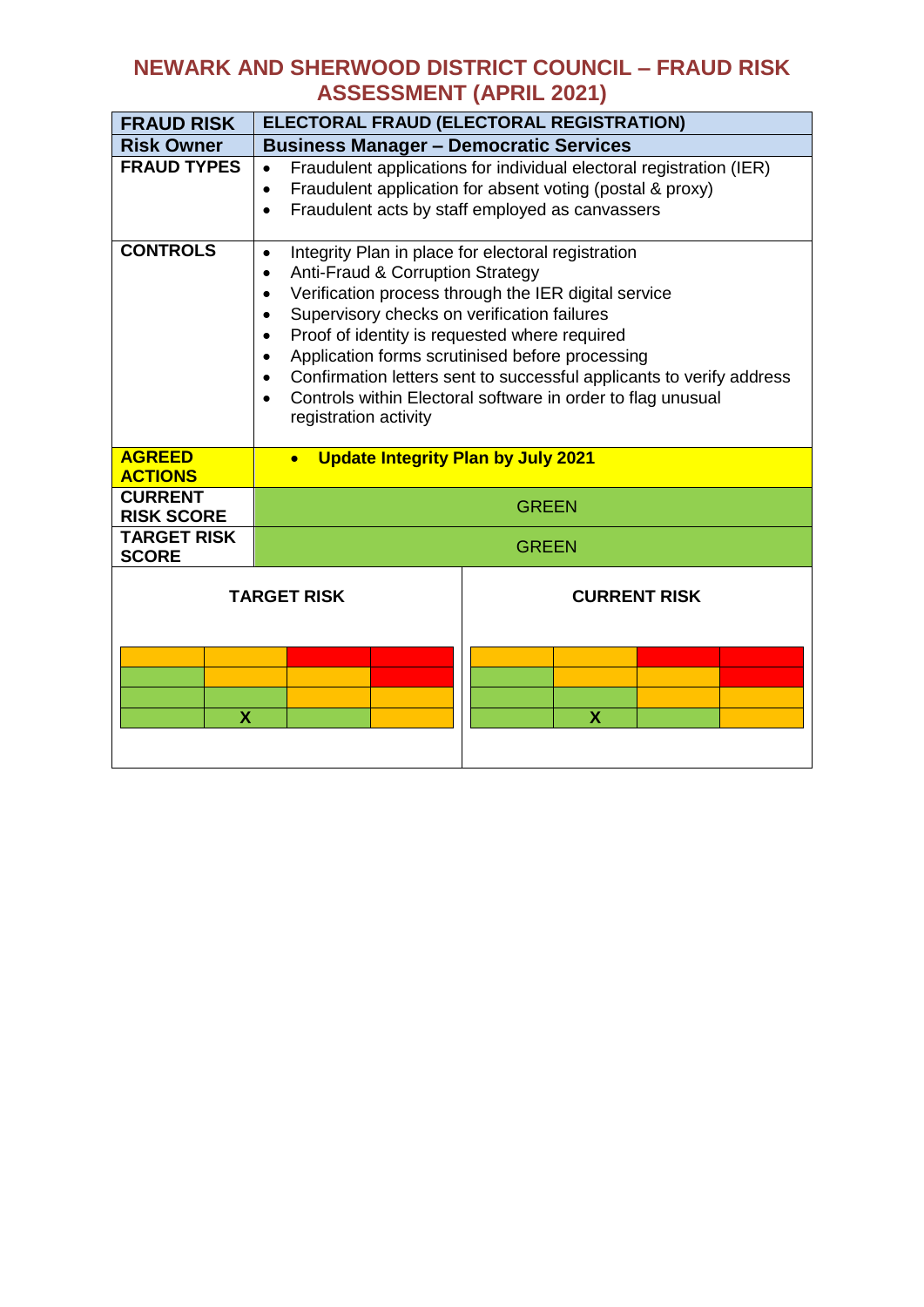| <b>FRAUD RISK</b>  | <b>DEVELOPMENT MANAGEMENT</b>                                                                                                |  |  |  |  |
|--------------------|------------------------------------------------------------------------------------------------------------------------------|--|--|--|--|
| <b>Risk Owner</b>  | <b>Business Manager - Development Management</b>                                                                             |  |  |  |  |
| <b>FRAUD TYPES</b> | Corruption and collusion including:                                                                                          |  |  |  |  |
|                    | Inducements<br>$\bullet$                                                                                                     |  |  |  |  |
|                    | Conflict of interest/bribery                                                                                                 |  |  |  |  |
|                    | Planning - S106, affordability and other areas where officers are<br>$\bullet$                                               |  |  |  |  |
|                    | checking compliance & fines issued etc                                                                                       |  |  |  |  |
|                    | Using Planning Process to increase land values<br>$\bullet$                                                                  |  |  |  |  |
|                    | False representation<br>$\bullet$                                                                                            |  |  |  |  |
| <b>CONTROLS</b>    | Senior officer determination of all planning applications (post case<br>$\bullet$<br>officer work)                           |  |  |  |  |
|                    | Senior Officer one to one discussions with all case officers<br>$\bullet$                                                    |  |  |  |  |
|                    | regarding cases                                                                                                              |  |  |  |  |
|                    | Open & visible process of all cases open to Team leaders & peers<br>$\bullet$                                                |  |  |  |  |
|                    | Planning Committee is a public meeting and hence allows public<br>$\bullet$<br>scrutiny                                      |  |  |  |  |
|                    | Report for all applications and pre-application advice with<br>$\bullet$                                                     |  |  |  |  |
|                    | explanation of grant or refusal determined by Senior Officers. All                                                           |  |  |  |  |
|                    | planning application reports are then published (not pre-<br>applications) externally                                        |  |  |  |  |
|                    | Reconciliation of planning (including pre-application) fees<br>$\bullet$                                                     |  |  |  |  |
|                    | Reconciliation of Land charges fees<br>$\bullet$                                                                             |  |  |  |  |
|                    | Reconciliation of Street naming and numbering<br>$\bullet$                                                                   |  |  |  |  |
|                    | Separation of duties in the fee procedure (receipting, banking,<br>$\bullet$                                                 |  |  |  |  |
|                    | planning application)                                                                                                        |  |  |  |  |
|                    | System flag for duplicated applications<br>$\bullet$                                                                         |  |  |  |  |
|                    | Audit trail on fee income<br>$\bullet$                                                                                       |  |  |  |  |
|                    | Enforcement action-reporting & sign off by Senior officer and<br>$\bullet$<br>different officer to the officer investigating |  |  |  |  |
|                    | Section 106 - separation of duties, legal agreement, triggers for<br>$\bullet$                                               |  |  |  |  |
|                    | payment monitored, monitoring group, reconciliation                                                                          |  |  |  |  |
|                    | Regular review and update of Constitution including Members<br>$\bullet$                                                     |  |  |  |  |
|                    | conduct re planning                                                                                                          |  |  |  |  |
|                    | Register of Gifts & Hospitality/Register of Interests – staff aware<br>need to make declarations                             |  |  |  |  |
|                    | Anti-Fraud & Corruption Strategy in place<br>$\bullet$                                                                       |  |  |  |  |
|                    | Code of Conduct (officers & Members)<br>$\bullet$                                                                            |  |  |  |  |
|                    | <b>Internal Audit reviews</b><br>$\bullet$                                                                                   |  |  |  |  |
|                    | <b>Whistleblowing Policy</b><br>$\bullet$                                                                                    |  |  |  |  |
|                    | Counter-fraud page on website detailing how public can report<br>$\bullet$<br>fraud                                          |  |  |  |  |
|                    | Ombudsmon review of approach to planning determinations<br>$\bullet$                                                         |  |  |  |  |
|                    | Judicial review challenges by interested parties on points of law<br>$\bullet$                                               |  |  |  |  |
|                    | Counter Fraud section on intranet<br>$\bullet$                                                                               |  |  |  |  |
| <b>ACTIONS</b>     | All refunds where the application has been made through                                                                      |  |  |  |  |
|                    | the Planning portal, to be refunded through that process,                                                                    |  |  |  |  |
|                    | where all other refunds will require an image from the bank                                                                  |  |  |  |  |
|                    | account to show originating bank details by June 2021                                                                        |  |  |  |  |
|                    | <b>Implement Uniform processes for Enforcement cases to</b><br>$\bullet$                                                     |  |  |  |  |
|                    | counter potential bribery and corruption by December 2021<br>completion                                                      |  |  |  |  |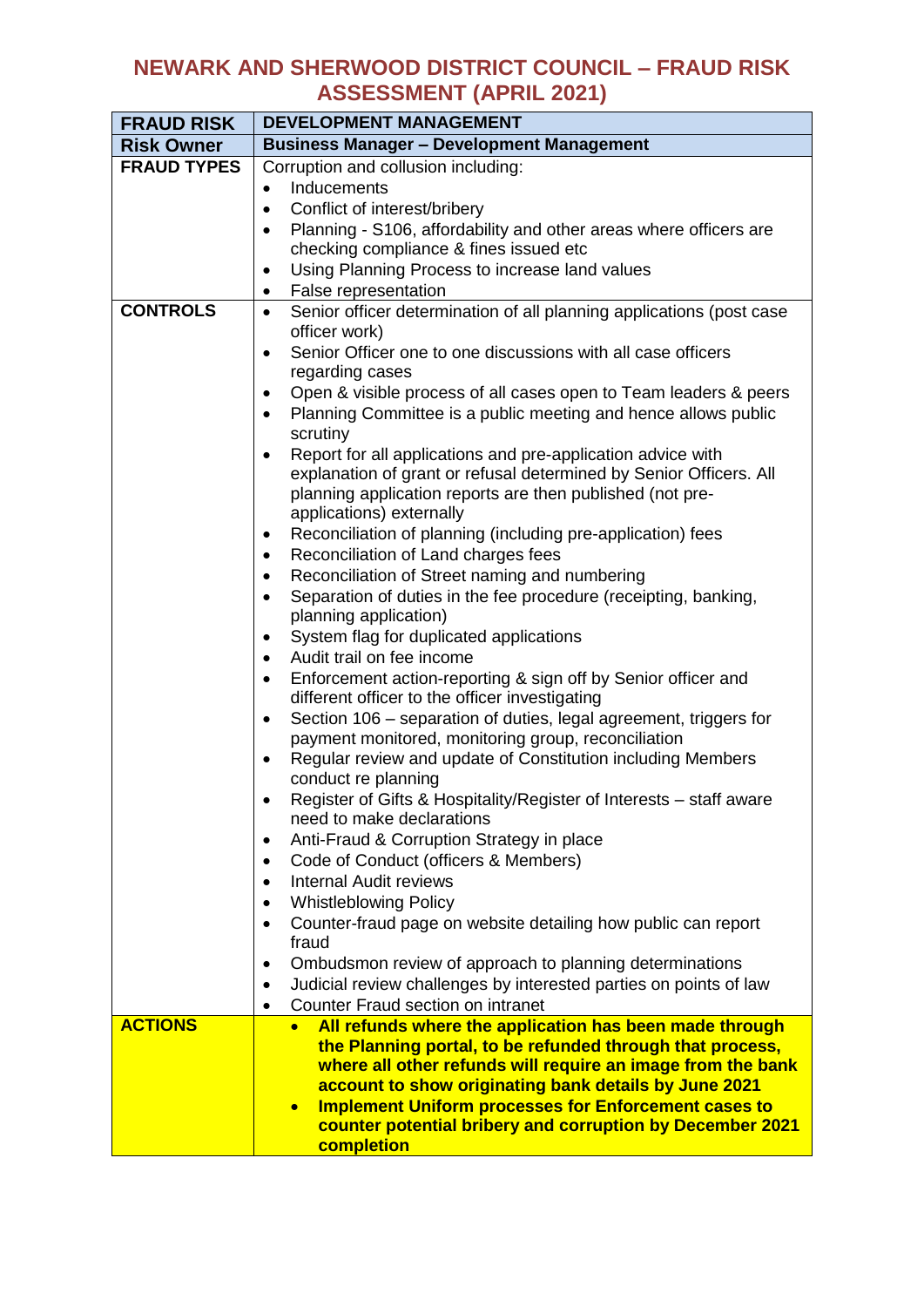|                                     | $\bullet$<br><b>September 2021</b> | • Refunds of application fees to be authorised only by<br><b>Business Manager - Planning Development or Planning</b><br><b>Technical Support Manager. Immediate effect.</b><br><b>Investigate Uniform software for planning cases to ensure</b><br>case officer cannot sign off and issue their own decision by |  |
|-------------------------------------|------------------------------------|-----------------------------------------------------------------------------------------------------------------------------------------------------------------------------------------------------------------------------------------------------------------------------------------------------------------|--|
| <b>CURRENT</b><br><b>RISK SCORE</b> | GREEN                              |                                                                                                                                                                                                                                                                                                                 |  |
| <b>TARGET RISK</b><br><b>SCORE</b>  | GREEN                              |                                                                                                                                                                                                                                                                                                                 |  |
|                                     |                                    |                                                                                                                                                                                                                                                                                                                 |  |
|                                     | <b>TARGET RISK</b>                 | <b>CURRENT RISK</b>                                                                                                                                                                                                                                                                                             |  |
| х                                   |                                    | x                                                                                                                                                                                                                                                                                                               |  |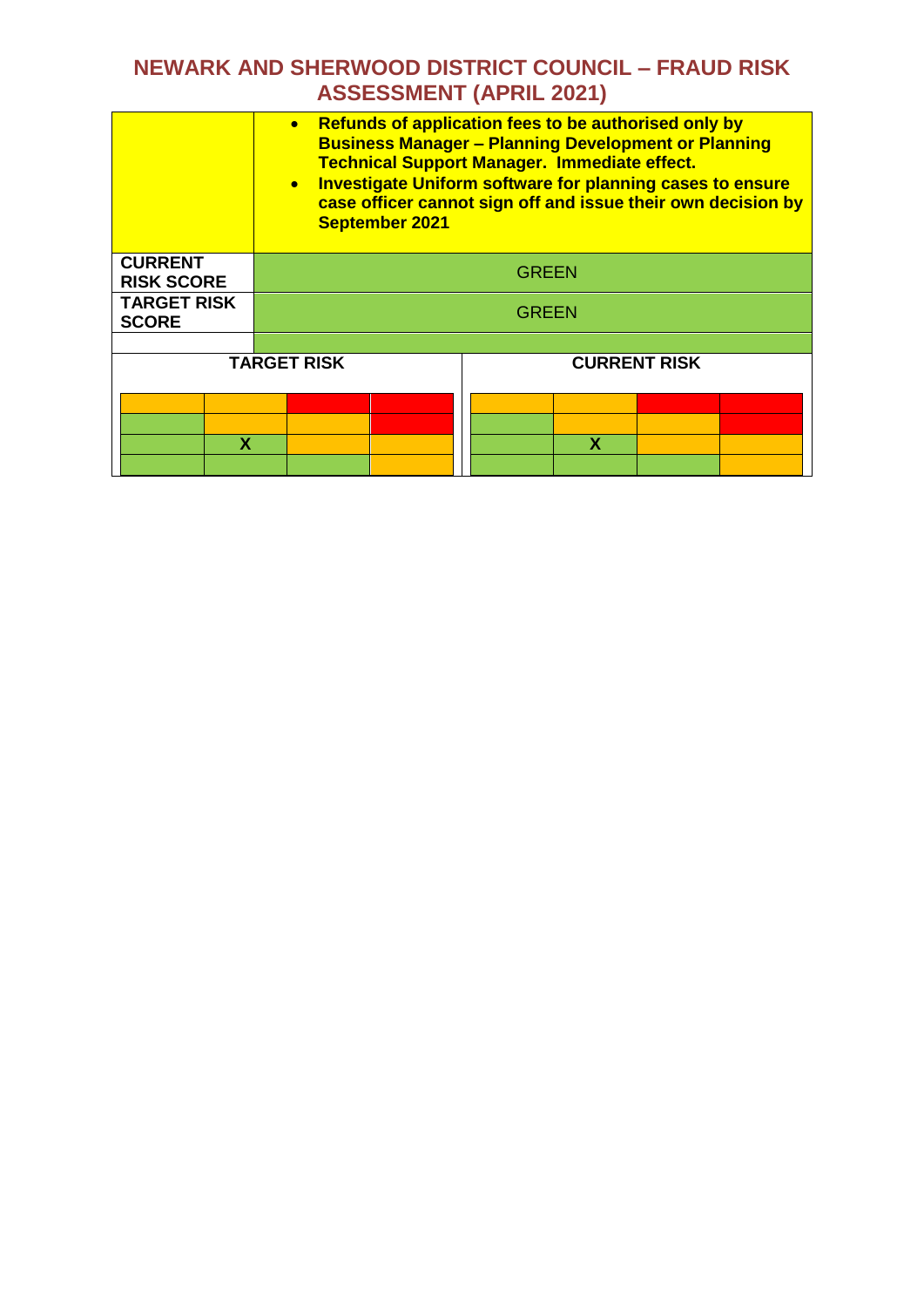| <b>FRAUD RISK</b>                   | <b>ECONOMIC &amp; THIRD SECTOR FRAUD</b>                                                                                                                                                                                                                                                                                                                                                                                                                                                                                                                                                                                                                                                                                                                                                                                                                                                                                                                                                                                                                                                                   |                          |  |  |
|-------------------------------------|------------------------------------------------------------------------------------------------------------------------------------------------------------------------------------------------------------------------------------------------------------------------------------------------------------------------------------------------------------------------------------------------------------------------------------------------------------------------------------------------------------------------------------------------------------------------------------------------------------------------------------------------------------------------------------------------------------------------------------------------------------------------------------------------------------------------------------------------------------------------------------------------------------------------------------------------------------------------------------------------------------------------------------------------------------------------------------------------------------|--------------------------|--|--|
| <b>Risk Owner</b>                   | <b>Business Manager - Financial Services</b>                                                                                                                                                                                                                                                                                                                                                                                                                                                                                                                                                                                                                                                                                                                                                                                                                                                                                                                                                                                                                                                               |                          |  |  |
| <b>FRAUD TYPES</b>                  | Any fraud that involves the false payment of grants, loans or any<br>financial support to any private individual or company, charity, or non-<br>governmental organization:<br>Fake applications<br>$\circ$<br>Collusion<br>$\circ$<br>o Misuse of funds<br>Failure to deliver agreed service<br>$\circ$                                                                                                                                                                                                                                                                                                                                                                                                                                                                                                                                                                                                                                                                                                                                                                                                   |                          |  |  |
| <b>CONTROLS</b>                     | Substantiate authenticity of application via internal and external<br>$\bullet$<br>sources<br>Regular monitoring of delivery – management sign off required at<br>$\bullet$<br>all key stages<br>Check & authorisation of grant & loan claims<br>$\bullet$<br>Separation of duties between grant or loan approval & sign off<br>$\bullet$<br>Grant eligibility criteria considered before award<br>$\bullet$<br>Quotes for work always considered and internal assessment of<br>$\bullet$<br>reasonable costs<br>Anti-Fraud & Corruption Strategy<br>$\bullet$<br>Internal Audit reviews<br>$\bullet$<br><b>Whistleblowing Policy</b><br>$\bullet$<br>External legal advice obtained where necessary<br>$\bullet$<br>Retentions based on performance<br>$\bullet$<br>Counter-fraud page on website detailing how public can report<br>$\bullet$<br>fraud<br>Counter Fraud section on intranet<br>$\bullet$<br>Use of NFI and Spotlight for pre and post payment checks for<br>$\bullet$<br><b>Business Grants</b><br>Verification of business on Business Rates system for Business<br>$\bullet$<br>Grants |                          |  |  |
| <b>ACTIONS</b>                      | n/a                                                                                                                                                                                                                                                                                                                                                                                                                                                                                                                                                                                                                                                                                                                                                                                                                                                                                                                                                                                                                                                                                                        |                          |  |  |
| <b>CURRENT</b><br><b>RISK SCORE</b> | <b>GREEN</b>                                                                                                                                                                                                                                                                                                                                                                                                                                                                                                                                                                                                                                                                                                                                                                                                                                                                                                                                                                                                                                                                                               |                          |  |  |
| <b>TARGET RISK</b><br><b>SCORE</b>  | <b>GREEN</b>                                                                                                                                                                                                                                                                                                                                                                                                                                                                                                                                                                                                                                                                                                                                                                                                                                                                                                                                                                                                                                                                                               |                          |  |  |
|                                     | <b>TARGET RISK</b>                                                                                                                                                                                                                                                                                                                                                                                                                                                                                                                                                                                                                                                                                                                                                                                                                                                                                                                                                                                                                                                                                         | <b>CURRENT RISK</b><br>X |  |  |
| X                                   |                                                                                                                                                                                                                                                                                                                                                                                                                                                                                                                                                                                                                                                                                                                                                                                                                                                                                                                                                                                                                                                                                                            |                          |  |  |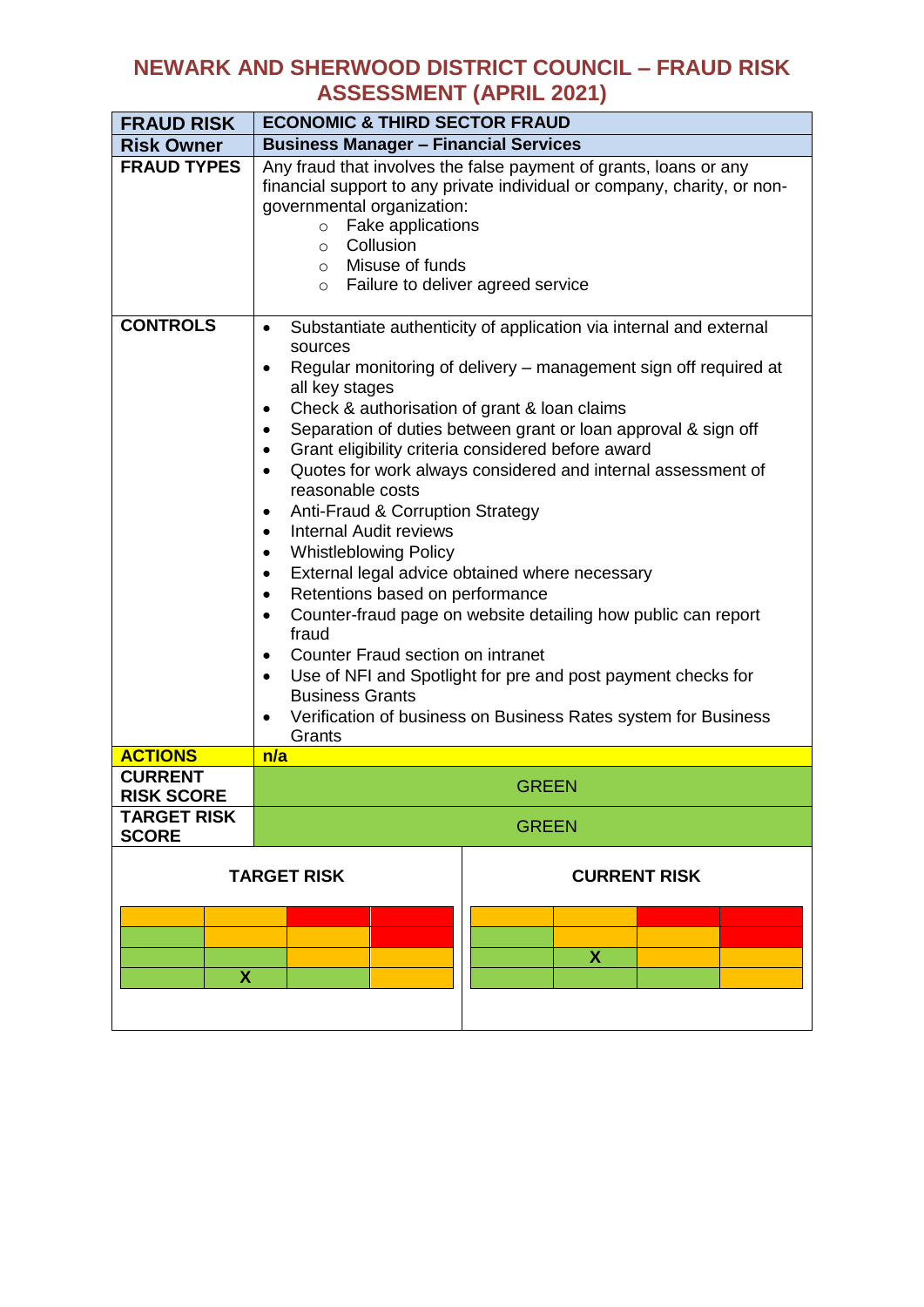| Director - Housing, Health and Wellbeing<br><b>Risk Owner</b><br>$\bullet$<br><b>Business Manager - Housing and Estates Management</b><br>$\bullet$<br><b>Assistant Business Manager - Housing and Estate</b><br>$\bullet$<br><b>Management</b><br><b>FRAUD TYPES</b><br>Fraudulent housing application - false or omitted information<br>$\bullet$<br>False homelessness applications – false or omitted information<br>$\bullet$<br>Fraudulent succession or assignment<br>$\bullet$<br>Unlawful sub-letting<br>$\bullet$<br>Not using property as main or principle home<br>$\bullet$<br>Right to Buy - fraudulent application, valuation, etc.<br>٠<br><b>CONTROLS</b><br>Participation in the National Fraud Initiative through supply and<br>$\bullet$<br>matching of application, tenancy and Right to Buy data<br>Robust consideration and investigation into Right to Buy<br>$\bullet$<br>applications; a joint approach is adopted between officers where<br>fraud is suspected<br>Supporting information requirements at application – such as proof<br>$\bullet$<br>of identification, proof of residency and medical evidence<br>Cross referencing and verification of support information required at<br>$\bullet$<br>application<br>Requirement for applicants to update and refresh supporting<br>$\bullet$<br>information<br>Internal application verification and checking process to check for<br>$\bullet$<br>previous tenancies and former tenancy debt<br>Tenants are made aware at sign up of their obligations regarding<br>$\bullet$ |
|---------------------------------------------------------------------------------------------------------------------------------------------------------------------------------------------------------------------------------------------------------------------------------------------------------------------------------------------------------------------------------------------------------------------------------------------------------------------------------------------------------------------------------------------------------------------------------------------------------------------------------------------------------------------------------------------------------------------------------------------------------------------------------------------------------------------------------------------------------------------------------------------------------------------------------------------------------------------------------------------------------------------------------------------------------------------------------------------------------------------------------------------------------------------------------------------------------------------------------------------------------------------------------------------------------------------------------------------------------------------------------------------------------------------------------------------------------------------------------------------------------------------------------------------------------------|
|                                                                                                                                                                                                                                                                                                                                                                                                                                                                                                                                                                                                                                                                                                                                                                                                                                                                                                                                                                                                                                                                                                                                                                                                                                                                                                                                                                                                                                                                                                                                                               |
|                                                                                                                                                                                                                                                                                                                                                                                                                                                                                                                                                                                                                                                                                                                                                                                                                                                                                                                                                                                                                                                                                                                                                                                                                                                                                                                                                                                                                                                                                                                                                               |
|                                                                                                                                                                                                                                                                                                                                                                                                                                                                                                                                                                                                                                                                                                                                                                                                                                                                                                                                                                                                                                                                                                                                                                                                                                                                                                                                                                                                                                                                                                                                                               |
|                                                                                                                                                                                                                                                                                                                                                                                                                                                                                                                                                                                                                                                                                                                                                                                                                                                                                                                                                                                                                                                                                                                                                                                                                                                                                                                                                                                                                                                                                                                                                               |
|                                                                                                                                                                                                                                                                                                                                                                                                                                                                                                                                                                                                                                                                                                                                                                                                                                                                                                                                                                                                                                                                                                                                                                                                                                                                                                                                                                                                                                                                                                                                                               |
|                                                                                                                                                                                                                                                                                                                                                                                                                                                                                                                                                                                                                                                                                                                                                                                                                                                                                                                                                                                                                                                                                                                                                                                                                                                                                                                                                                                                                                                                                                                                                               |
|                                                                                                                                                                                                                                                                                                                                                                                                                                                                                                                                                                                                                                                                                                                                                                                                                                                                                                                                                                                                                                                                                                                                                                                                                                                                                                                                                                                                                                                                                                                                                               |
|                                                                                                                                                                                                                                                                                                                                                                                                                                                                                                                                                                                                                                                                                                                                                                                                                                                                                                                                                                                                                                                                                                                                                                                                                                                                                                                                                                                                                                                                                                                                                               |
|                                                                                                                                                                                                                                                                                                                                                                                                                                                                                                                                                                                                                                                                                                                                                                                                                                                                                                                                                                                                                                                                                                                                                                                                                                                                                                                                                                                                                                                                                                                                                               |
|                                                                                                                                                                                                                                                                                                                                                                                                                                                                                                                                                                                                                                                                                                                                                                                                                                                                                                                                                                                                                                                                                                                                                                                                                                                                                                                                                                                                                                                                                                                                                               |
|                                                                                                                                                                                                                                                                                                                                                                                                                                                                                                                                                                                                                                                                                                                                                                                                                                                                                                                                                                                                                                                                                                                                                                                                                                                                                                                                                                                                                                                                                                                                                               |
|                                                                                                                                                                                                                                                                                                                                                                                                                                                                                                                                                                                                                                                                                                                                                                                                                                                                                                                                                                                                                                                                                                                                                                                                                                                                                                                                                                                                                                                                                                                                                               |
|                                                                                                                                                                                                                                                                                                                                                                                                                                                                                                                                                                                                                                                                                                                                                                                                                                                                                                                                                                                                                                                                                                                                                                                                                                                                                                                                                                                                                                                                                                                                                               |
|                                                                                                                                                                                                                                                                                                                                                                                                                                                                                                                                                                                                                                                                                                                                                                                                                                                                                                                                                                                                                                                                                                                                                                                                                                                                                                                                                                                                                                                                                                                                                               |
|                                                                                                                                                                                                                                                                                                                                                                                                                                                                                                                                                                                                                                                                                                                                                                                                                                                                                                                                                                                                                                                                                                                                                                                                                                                                                                                                                                                                                                                                                                                                                               |
|                                                                                                                                                                                                                                                                                                                                                                                                                                                                                                                                                                                                                                                                                                                                                                                                                                                                                                                                                                                                                                                                                                                                                                                                                                                                                                                                                                                                                                                                                                                                                               |
|                                                                                                                                                                                                                                                                                                                                                                                                                                                                                                                                                                                                                                                                                                                                                                                                                                                                                                                                                                                                                                                                                                                                                                                                                                                                                                                                                                                                                                                                                                                                                               |
|                                                                                                                                                                                                                                                                                                                                                                                                                                                                                                                                                                                                                                                                                                                                                                                                                                                                                                                                                                                                                                                                                                                                                                                                                                                                                                                                                                                                                                                                                                                                                               |
|                                                                                                                                                                                                                                                                                                                                                                                                                                                                                                                                                                                                                                                                                                                                                                                                                                                                                                                                                                                                                                                                                                                                                                                                                                                                                                                                                                                                                                                                                                                                                               |
|                                                                                                                                                                                                                                                                                                                                                                                                                                                                                                                                                                                                                                                                                                                                                                                                                                                                                                                                                                                                                                                                                                                                                                                                                                                                                                                                                                                                                                                                                                                                                               |
|                                                                                                                                                                                                                                                                                                                                                                                                                                                                                                                                                                                                                                                                                                                                                                                                                                                                                                                                                                                                                                                                                                                                                                                                                                                                                                                                                                                                                                                                                                                                                               |
|                                                                                                                                                                                                                                                                                                                                                                                                                                                                                                                                                                                                                                                                                                                                                                                                                                                                                                                                                                                                                                                                                                                                                                                                                                                                                                                                                                                                                                                                                                                                                               |
| their tenancy agreement and the consequences of being in breach                                                                                                                                                                                                                                                                                                                                                                                                                                                                                                                                                                                                                                                                                                                                                                                                                                                                                                                                                                                                                                                                                                                                                                                                                                                                                                                                                                                                                                                                                               |
| of the tenancy agreement                                                                                                                                                                                                                                                                                                                                                                                                                                                                                                                                                                                                                                                                                                                                                                                                                                                                                                                                                                                                                                                                                                                                                                                                                                                                                                                                                                                                                                                                                                                                      |
| Photographs are taken at sign-up and stored on the in-house<br>$\bullet$                                                                                                                                                                                                                                                                                                                                                                                                                                                                                                                                                                                                                                                                                                                                                                                                                                                                                                                                                                                                                                                                                                                                                                                                                                                                                                                                                                                                                                                                                      |
| management system                                                                                                                                                                                                                                                                                                                                                                                                                                                                                                                                                                                                                                                                                                                                                                                                                                                                                                                                                                                                                                                                                                                                                                                                                                                                                                                                                                                                                                                                                                                                             |
| Tenancy Audit programme provides an ongoing detection and<br>$\bullet$                                                                                                                                                                                                                                                                                                                                                                                                                                                                                                                                                                                                                                                                                                                                                                                                                                                                                                                                                                                                                                                                                                                                                                                                                                                                                                                                                                                                                                                                                        |
| prevention of tenancy fraud through, checking, verifying and                                                                                                                                                                                                                                                                                                                                                                                                                                                                                                                                                                                                                                                                                                                                                                                                                                                                                                                                                                                                                                                                                                                                                                                                                                                                                                                                                                                                                                                                                                  |
| updating records of tenants and occupants                                                                                                                                                                                                                                                                                                                                                                                                                                                                                                                                                                                                                                                                                                                                                                                                                                                                                                                                                                                                                                                                                                                                                                                                                                                                                                                                                                                                                                                                                                                     |
| Using information held by other NSDC departments to investigate<br>$\bullet$                                                                                                                                                                                                                                                                                                                                                                                                                                                                                                                                                                                                                                                                                                                                                                                                                                                                                                                                                                                                                                                                                                                                                                                                                                                                                                                                                                                                                                                                                  |
| and detect tenancy fraud<br>Developing a culture where all staff are empowered to report cases                                                                                                                                                                                                                                                                                                                                                                                                                                                                                                                                                                                                                                                                                                                                                                                                                                                                                                                                                                                                                                                                                                                                                                                                                                                                                                                                                                                                                                                                |
| $\bullet$<br>where they suspect tenancy fraud                                                                                                                                                                                                                                                                                                                                                                                                                                                                                                                                                                                                                                                                                                                                                                                                                                                                                                                                                                                                                                                                                                                                                                                                                                                                                                                                                                                                                                                                                                                 |
| A programme of Internal Audit reviews providing assurance of<br>$\bullet$                                                                                                                                                                                                                                                                                                                                                                                                                                                                                                                                                                                                                                                                                                                                                                                                                                                                                                                                                                                                                                                                                                                                                                                                                                                                                                                                                                                                                                                                                     |
| policies and processes across the Council                                                                                                                                                                                                                                                                                                                                                                                                                                                                                                                                                                                                                                                                                                                                                                                                                                                                                                                                                                                                                                                                                                                                                                                                                                                                                                                                                                                                                                                                                                                     |
| <b>Whistleblowing Policy</b><br>٠                                                                                                                                                                                                                                                                                                                                                                                                                                                                                                                                                                                                                                                                                                                                                                                                                                                                                                                                                                                                                                                                                                                                                                                                                                                                                                                                                                                                                                                                                                                             |
| Separation of duties and annual reports to audit this separation<br>٠                                                                                                                                                                                                                                                                                                                                                                                                                                                                                                                                                                                                                                                                                                                                                                                                                                                                                                                                                                                                                                                                                                                                                                                                                                                                                                                                                                                                                                                                                         |
| Register of Gifts & Hospitality/Register of Interests<br>$\bullet$                                                                                                                                                                                                                                                                                                                                                                                                                                                                                                                                                                                                                                                                                                                                                                                                                                                                                                                                                                                                                                                                                                                                                                                                                                                                                                                                                                                                                                                                                            |
| Counter-fraud page on website detailing how public can report<br>$\bullet$                                                                                                                                                                                                                                                                                                                                                                                                                                                                                                                                                                                                                                                                                                                                                                                                                                                                                                                                                                                                                                                                                                                                                                                                                                                                                                                                                                                                                                                                                    |
| fraud                                                                                                                                                                                                                                                                                                                                                                                                                                                                                                                                                                                                                                                                                                                                                                                                                                                                                                                                                                                                                                                                                                                                                                                                                                                                                                                                                                                                                                                                                                                                                         |
| Counter Fraud section on intranet<br>$\bullet$                                                                                                                                                                                                                                                                                                                                                                                                                                                                                                                                                                                                                                                                                                                                                                                                                                                                                                                                                                                                                                                                                                                                                                                                                                                                                                                                                                                                                                                                                                                |
| Experienced, well trained staff carrying out allocations and front line<br>$\bullet$                                                                                                                                                                                                                                                                                                                                                                                                                                                                                                                                                                                                                                                                                                                                                                                                                                                                                                                                                                                                                                                                                                                                                                                                                                                                                                                                                                                                                                                                          |
| service delivery                                                                                                                                                                                                                                                                                                                                                                                                                                                                                                                                                                                                                                                                                                                                                                                                                                                                                                                                                                                                                                                                                                                                                                                                                                                                                                                                                                                                                                                                                                                                              |
| Excellent working relationships with agencies who can support with<br>$\bullet$<br>the identification of an actions to address tenancy fraud and/or                                                                                                                                                                                                                                                                                                                                                                                                                                                                                                                                                                                                                                                                                                                                                                                                                                                                                                                                                                                                                                                                                                                                                                                                                                                                                                                                                                                                           |
| unlawful occupation of properties                                                                                                                                                                                                                                                                                                                                                                                                                                                                                                                                                                                                                                                                                                                                                                                                                                                                                                                                                                                                                                                                                                                                                                                                                                                                                                                                                                                                                                                                                                                             |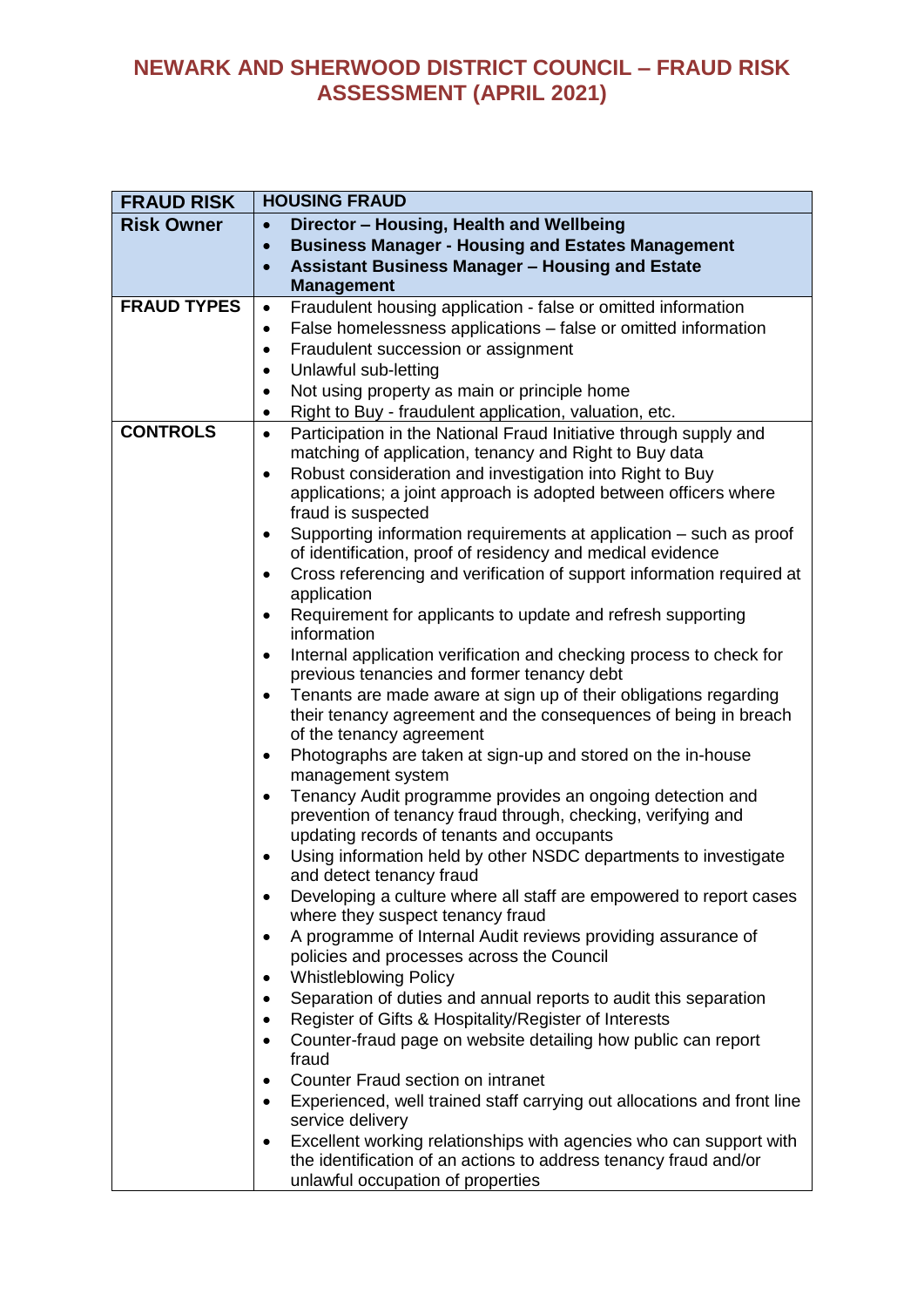| <b>ACTIONS</b>                      | $\bullet$<br>$\bullet$<br><b>September 2021</b> | Develop relationship between Housing & Revenues and<br>Benefits to enhance sharing of information in order to have a<br>collaborative approach to fraud detection by June 2021<br>Inclusion of the annual number of sub-letting reports in the<br><b>Council's approved performance monitoring framework by</b> |  |
|-------------------------------------|-------------------------------------------------|-----------------------------------------------------------------------------------------------------------------------------------------------------------------------------------------------------------------------------------------------------------------------------------------------------------------|--|
| <b>CURRENT</b><br><b>RISK SCORE</b> |                                                 | <b>GREEN</b>                                                                                                                                                                                                                                                                                                    |  |
| <b>TARGET RISK</b><br><b>SCORE</b>  | <b>GREEN</b>                                    |                                                                                                                                                                                                                                                                                                                 |  |
|                                     | <b>TARGET RISK</b>                              | <b>CURRENT RISK</b>                                                                                                                                                                                                                                                                                             |  |
|                                     |                                                 |                                                                                                                                                                                                                                                                                                                 |  |
|                                     |                                                 | x                                                                                                                                                                                                                                                                                                               |  |